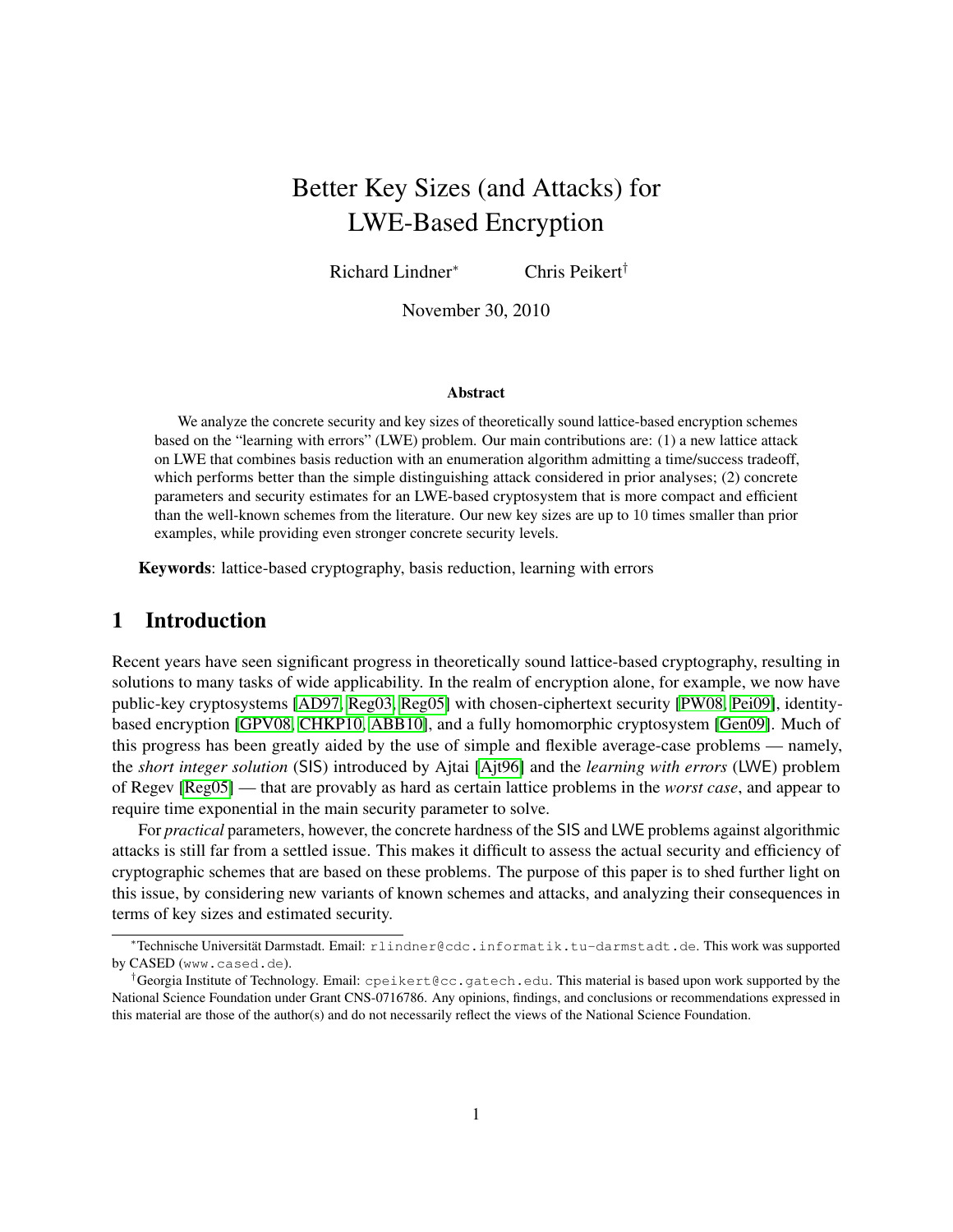### <span id="page-1-0"></span>1.1 Our Contributions

We analyze the concrete security and efficiency of modern lattice-based cryptographic schemes, with a focus on LWE and public-key encryption. To start, we describe an LWE-based cryptosystem that has substantially smaller keys and ciphertexts than the more well-known systems in the literature (namely, the original system of Regev [\[Reg05\]](#page-19-1) and its more efficient amortized variants [\[PVW08,](#page-19-5) [GPV08\]](#page-19-4)). Our scheme incorporates several techniques and perspectives from recent works; in particular, it is an instance of an abstract system described by Micciancio [\[Mic10\]](#page-19-6) that generalizes all the schemes of [\[Reg05,](#page-19-1) [PVW08,](#page-19-5) [GPV08\]](#page-19-4), and the system's design and security proof (under the LWE assumption) combine a variety of techniques from recent works [\[Ale03,](#page-18-5) [MR09,](#page-19-7) [LPS10,](#page-19-8) [Pei10\]](#page-19-9) to yield asymptotic and concrete improvements in key size. While there are not any new techniques involved, to our knowledge the literature lacks a full description and analysis of the system, despite it now being an important target of study.

Our second main contribution is a new and stronger way of using existing algorithmic attack tools, such as lattice basis reduction and bounded-distance decoding with preprocessing, to analyze the concrete security of recent lattice-based cryptosystems. Our attack is directed specifically at the LWE problem, and exploits some of its structural properties in ways that have not been attempted before in a cryptanalytic context. (Our attack also does not seem immediately applicable to other lattice problems, such as the unique shortest vector problem, that have been used for public-key encryption [\[AD97,](#page-18-0) [Reg03,](#page-19-0) [AD07\]](#page-18-6).) Therefore, we believe that our analysis gives a more accurate assessment of LWE's concrete hardness than estimates derived from prior lattice attacks.

Applying our attack to the improved cryptosystem, we then propose concrete parameters and (conservative) runtime estimates for modern commodity hardware. Despite our improved attacks, the resulting key sizes are still smaller than prior example parameters by factors as large as 10, even for stronger security levels. (See Section [6](#page-15-0) for full details.) For example, using parameters that can encrypt a 128-bit payload and appear to be at least as secure as AES-128, we obtain public key sizes of about 1, 120 kilobits, or about 400 kilobits assuming a public source of trusted randomness.

Clearly, the above key sizes are still too large for many applications, but this is a consequence of the quadratic overhead inherent to the use "standard" LWE. By using the compact "ring-based" variant of LWE and cryptosystem from [\[LPR10\]](#page-19-10) (which is related to the heuristic NTRU scheme [\[HPS98\]](#page-19-11) and the theoretically sound line of works initiated in [\[Mic02\]](#page-19-12)), we can immediately shrink the above key sizes by a factor of at least 200. The resulting sizes of 2-5 kilobits are comparable to modern recommendations for RSA, and the cryptosystem itself is many times faster on modern hardware.

Our methodology. Here we briefly summarize our methods and main conclusions. Our approach involves a dedicated study of basis reduction for a certain family of random lattices, and a post-reduction decoding algorithm that to our knowledge have not been considered in prior analyses. (For a discussion of our approach in relation to prior works, see Section [1.2.](#page-2-0))

Lattice-based cryptosystems in the line of works started by Ajtai [\[Ajt96\]](#page-18-4) involve a family of so-called  $q$ -ary lattices, which are m-dimensional integer lattices that contain  $q\mathbb{Z}^m$  as a sublattice, for some modulus  $q \geq 2$ . We study how basis reduction performs, in terms of its running time and the global properties of its output basis, on random lattices from this family. Our experiments yield reliable and theoretically well-behaved predictions about the basis quality that may be obtained using various amounts of computational effort.

Complementing our analysis of lattice basis reduction, we describe a new post-reduction attack on the *search* version of the LWE problem, and provide precise trade-offs between time and adversarial advantage (i.e., success probability) in terms of the given basis quality. Even though we attack the search-LWE problem,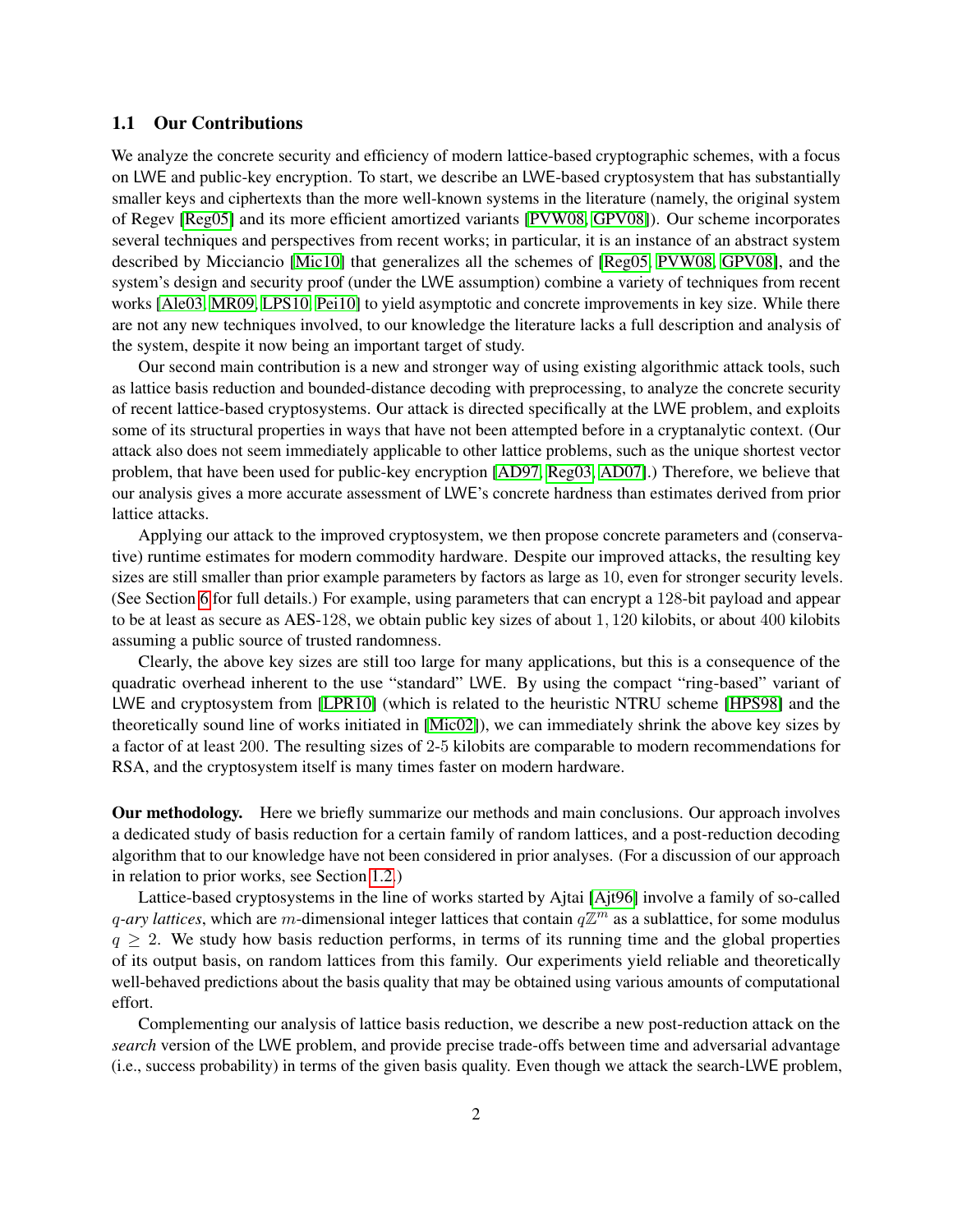<span id="page-2-1"></span>which is not strictly necessary to break the semantic security of most LWE-based cryptosystems, our full attack turns out to be strictly preferable (for a very wide range of parameters used in cryptography) to the natural distinguishing attack on *decision*-LWE that has been considered in prior analyses [\[MR09,](#page-19-7) [RS10\]](#page-20-0). Specifically, our attack can solve a search-LWE instance, and hence decrypt a ciphertext, with the same or better advantage than the distinguishing attack, while using lattice vectors of lower quality and hence much less total runtime. The improvement is especially pronounced in the high-advantage regime, where the adversary needs relatively high confidence in the decrypted plaintext, such as might be required for breaking hybrid encryption.

Our post-reduction attack involves a simple extension of Babai's "nearest-plane" algorithm [\[Bab85\]](#page-18-7) that allows us to trade basis quality against decoding time, which to our knowledge has not been explored in a cryptanalytic context. The extension is related to Klein's (de)randomized algorithm [\[Kle00\]](#page-19-13) for boundeddistant decoding, but is simpler and specifically tailored to the known Gaussian distribution of the error vector. As we have already indicated, the quality/time trade-off dramatically affects the quality of basis required to solve an LWE instance, and hence the running time of the attack.

Finally, we note that our analysis is entirely modular, and allows for substituting improved basis reduction algorithms (and their accompanying runtime and quality predictions) into the post-reduction attack.

### <span id="page-2-0"></span>1.2 Related Work

Several papers contain studies of the concrete hardness of lattice problems. Here we mention the ones most closely related to our work, which are aimed at calculating secure parameters for lattice-based cryptosystems, and describe the most important distinctions.

Gama and Nguyen [\[GN08\]](#page-18-8) performed a comprehensive study of the behavior of basis reduction for various families of lattices. Their analysis is primarily focused on the best obtainable solutions to the Hermite-, Unique-, and Approximate-Shortest Vector Problems. The Hermite SVP is in particular an important problem in our work and other cryptanalyses. While Gama and Nguyen did not attempt to document the behavior of basis reduction on random q-ary lattices (aside from the closely related Goldstein-Mayer distribution for enormous q), our experiments confirmed several of their findings for this family (as did the experiments in [\[MR09\]](#page-19-7)). Gama and Nguyen's study was aimed mainly at predicting the behavior of basis reduction, but did not include runtime predictions, nor did it investigate the *use* of a reduced basis to solve bounded-distance decoding problems (such as LWE), where additional algorithmic ideas and trade-offs are possible.

The survey by Micciancio and Regev [\[MR09\]](#page-19-7) proposed example parameters for various lattice-based schemes from the contemporary literature (which have larger keys than the one we describe here). Their parameters were derived using Gama and Nguyen's conclusions about the (in)feasibility of obtaining various Hermite factors, and as such do not include concrete estimates of attack runtimes or success probabilities. Their security estimates are calculated using the natural distinguishing attack on LWE by finding one relatively short vector in an associated lattice; our attack succeeds with lower-quality vectors, making it even more effective. (It should be noted that the example parameters given in [\[MR09\]](#page-19-7) were already known to offer moderate security at best.)

Rückert and Schneider [[RS10\]](#page-20-0) recently gave concrete estimates of "symmetric bit security" for many recent lattice-based schemes, incorporating concrete runtime estimates for various Hermite factors in random q-ary lattices. Their analysis uses a permissive form of the distinguishing attack described in [\[MR09\]](#page-19-7), in which the adversarial advantage is about  $2^{-72}$ . This small advantage is not incorporated into their final bit security estimates, so the estimates are more conservative than ours, even without taking into account the superior decoding attack on search-LWE.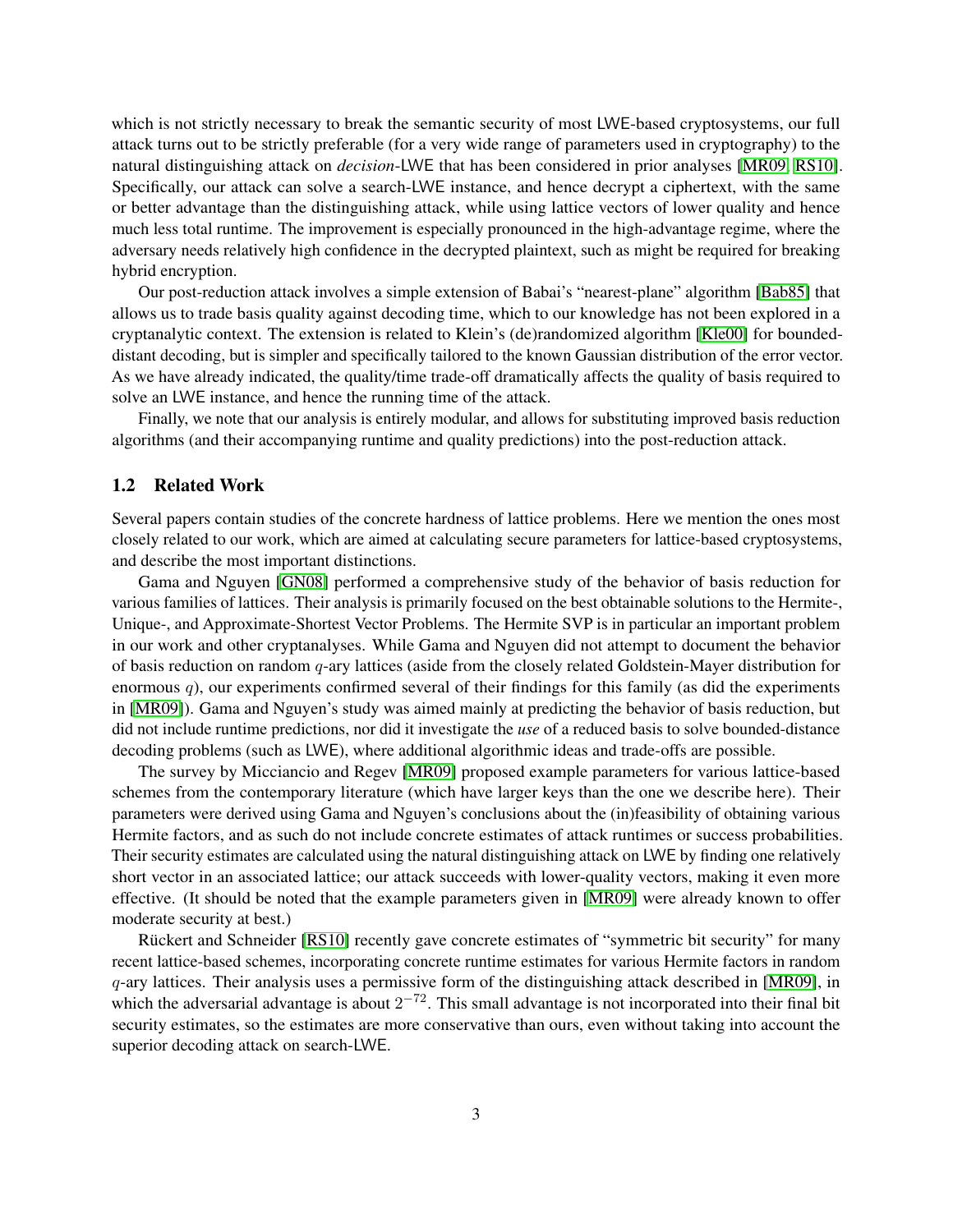<span id="page-3-2"></span>Finally, we note that the best distinguishing attack against LWE used in [\[MR09,](#page-19-7) [RS10\]](#page-20-0) may not always apply to our cryptosystem, because its parameters can be set so that relatively few LWE samples are published, and thus the attack is forced to use a suboptimal lattice dimension. We give further details in Sections [5.1](#page-12-0) and [6.](#page-15-0)

# 2 Preliminaries

For a positive integer k, we use [k] to denote the set  $\{1, \ldots, k\}$ . The base-2 logarithm is denoted lg. We use bold lower-case letters (e.g., x) to denote vectors over the real R. We use bold upper-case letters (e.g., B) for ordered sets of vectors, and identify the set with the matrix having the vectors as its columns. We let  $\|\mathbf{B}\| := \max_i \|\mathbf{b}_i\|$ , where  $\|\cdot\|$  denotes the Euclidean norm.

For an (ordered) set of linearly independent vectors  $\mathbf{B} = \{\mathbf{b}_1, \dots, \mathbf{b}_k\} \subset \mathbb{R}^n$ , its *Gram-Schmidt orthogonalization* **B** is defined iteratively as  $\mathbf{b}_1 = \mathbf{b}_1$ , and  $\mathbf{b}_i$  is the component of  $\mathbf{b}_i$  orthogonal to span( $\mathbf{b}_1, \ldots, \mathbf{b}_{i-1}$ ) for  $i = 2, \ldots, k$ . In matrix notation, it corresponds to the (unique) decomposition  $B = QR$ , where the columns of  $Q \in \mathbb{R}^{n \times k}$  are orthonormal (i.e.,  $Q^tQ = I$ ) and  $R \in \mathbb{R}^{k \times k}$  is righttriangular with positive diagonal entries; the Gram-Schmidt vectors are then  $\mathbf{b}_i = \mathbf{q}_i \cdot r_{i,i}$ . For a set of linearly independent vectors  $\mathbf{B} = \{\mathbf{b}_1, \dots, \mathbf{b}_k\}$ , its *fundamental parallelepiped* is

$$
\mathcal{P}_{1/2}(\mathbf{B}) := \mathbf{B} \cdot [-\frac{1}{2}, \frac{1}{2})^k = \left\{ \sum_{i \in [k]} c_i \cdot \mathbf{b}_i : c_i \in [-\frac{1}{2}, \frac{1}{2}) \right\}.
$$

A *lattice* Λ in R <sup>m</sup> is a discrete additive subgroup. In this work we are concerned only with q*-ary* integer lattices, which are contained in  $\mathbb{Z}^m$  and contain  $q\mathbb{Z}^m$ , i.e.,  $q\mathbb{Z}^m \subseteq \Lambda \subseteq \mathbb{Z}^m$ . Such a lattice is generated by a (non-unique) *basis*  $\mathbf{B} = \{b_1, \ldots, b_m\} \subset \mathbb{Z}^m$  of linearly independent integer vectors, as

$$
\Lambda = \mathcal{L}(\mathbf{B}) := \mathbf{B} \cdot \mathbb{Z}^m = \left\{ \sum_{i \in [m]} z_i \cdot \mathbf{b}_i : z_i \in \mathbb{Z} \right\}.
$$

The determinant  $\det(\Lambda)$  of such a lattice is its index as a subgroup of  $\mathbb{Z}^m$ , i.e.,  $\det(\Lambda) = |\mathbb{Z}^m : \Lambda|$ . Equivalently, it is  $|\text{det}(\mathbf{B})|$  for any basis **B** of  $\Lambda$ .

### 2.1 Discrete Gaussians

For a lattice  $\Lambda$  and a positive real  $s > 0$ , the *discrete Gaussian* distribution  $D_{\Lambda,s}$  over  $\Lambda$  with parameter s is the probability distribution having support  $\Lambda$  that assigns a probability proportional to  $\exp(-\pi ||\mathbf{x}||^2/s^2)$ to each  $x \in \Lambda$ . For  $\Lambda = \mathbb{Z}^n$ , it is easy to see (by orthonormality of its standard basis) that the discrete Gaussian  $D_{\mathbb{Z}^n,s}$  is simply the product distribution of n independent copies of  $D_{\mathbb{Z},s}$ . There are efficient algorithms for sampling from a distribution within negligible statistical distance of  $D_{\mathbb{Z},s}$ , given any  $s > 0$ . (See, e.g., [\[GPV08\]](#page-19-4): for arbitrary s there is a rejection sampling algorithm, and for small s one can compute a close approximation to the cumulative distribution function.).

We will need two tail bounds on discrete Gaussians.

<span id="page-3-0"></span>**Lemma 2.1** ([\[Ban93,](#page-18-9) Lemma 1.5]). *Let*  $c \ge 1$  *and*  $C = c \cdot \exp(\frac{1-c^2}{2})$  $\left(\frac{-c^2}{2}\right)$  < 1. Then for any real  $s > 0$  and any *integer*  $n \geq 1$ *, we have* 

$$
\Pr\left[\|D_{\mathbb{Z}^n,s}\| \ge c\cdot \frac{1}{\sqrt{2\pi}}\cdot s\sqrt{n}\right] \le C^n.
$$

<span id="page-3-1"></span>**Lemma 2.2** ([\[Ban95,](#page-18-10) Lemma 2.4]). *For any real*  $s > 0$  *and*  $T > 0$ *, and any*  $\mathbf{x} \in \mathbb{R}^n$ *, we have* 

$$
\Pr\left[\left|\langle \mathbf{x}, D_{\mathbb{Z}^n, s}\rangle\right| \ge T \cdot s \|\mathbf{x}\|\right] < 2\exp(-\pi \cdot T^2).
$$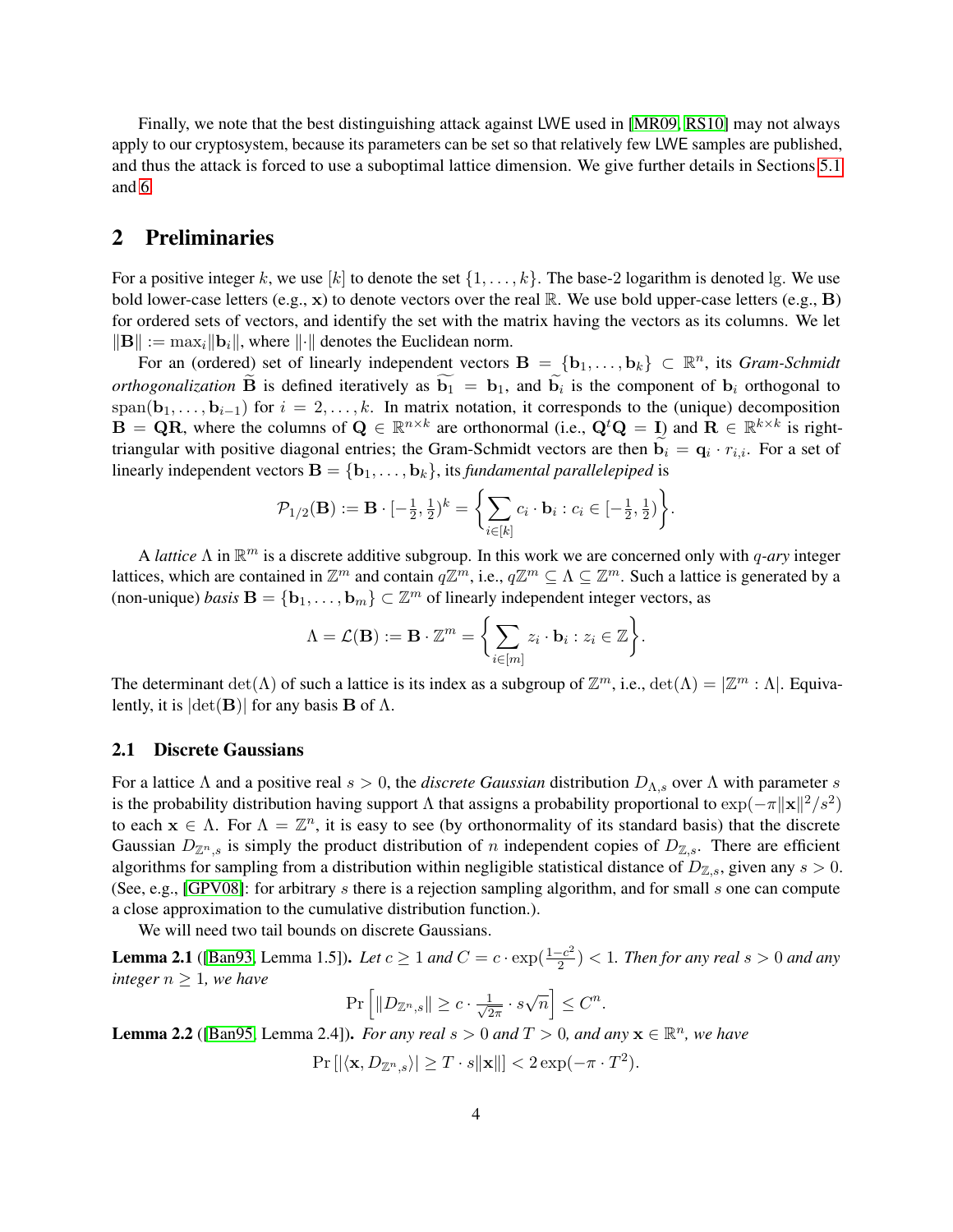### <span id="page-4-2"></span><span id="page-4-1"></span>2.2 Learning with Errors

The *learning with errors* (LWE) problem was introduced by Regev [\[Reg05\]](#page-19-1) as a generalization of the wellknown 'learning parity with noise' problem, to larger moduli. The problem is parameterized by a dimension  $n \geq 1$  and an integer modulus  $q \geq 2$ , as well as an error distribution  $\chi$  over  $\mathbb{Z}$  (or its induced distribution over  $\mathbb{Z}_q$ ). In this work we will be concerned only with discrete Gaussian error distributions  $\chi = D_{\mathbb{Z},s}$  over the integers, where  $\alpha := s/q \in (0,1)$  is often called the (relative) *error rate*.

For an  $s \in \mathbb{Z}_q^n$ , the LWE distribution  $A_{s,\chi}$  over  $\mathbb{Z}_q^n \times \mathbb{Z}_q$  is sampled by choosing a uniformly random  $\mathbf{a} \in \mathbb{Z}_q^n$  and error term  $e \leftarrow \chi$ , and outputting the pair  $(\mathbf{a}, t = \langle \mathbf{a}, \mathbf{s} \rangle + e \bmod q) \in \mathbb{Z}_q^n \times \mathbb{Z}_q$ . The *search* version of the LWE problem is, given any desired number of independent samples  $(a_i, t_i) \leftarrow A_{s, \chi}$ , to find s. The *decision* version of LWE is to distinguish, with non-negligible advantage, between any desired number of independent samples  $(a_i, t_i) \leftarrow A_{s,\chi}$  (for a uniformly random  $s \in \mathbb{Z}_q^n$ ), and the same number of independent samples drawn from the uniform distribution over  $\mathbb{Z}_q^n\times\mathbb{Z}_q$ . It is often convenient to write these problems in matrix form as follows: collecting the vectors  $a_i \in \mathbb{Z}_q^n$  as the columns of a matrix  $A \in \mathbb{Z}_q^{n \times m}$  and the (implicit) error terms  $e_i \in \mathbb{Z}$  and values  $t_i \in \mathbb{Z}_q$  as the entries of vectors  $\mathbf{e} \in \mathbb{Z}^m$ ,  $\mathbf{t} \in \mathbb{Z}_q^m$  respectively, we are given the input

$$
A, \quad t = A^t s + e \bmod q
$$

and are asked to find s, or to distinguish the input from a uniformly random  $(A, t)$ . The LWE problem may also be viewed as an average-case 'bounded-distance decoding' problem on a certain family of lattices: for  $\mathbf{A} \in \mathbb{Z}_q^{n \times m}$ , define the lattice

$$
\Lambda(\mathbf{A}^t) = \{ \mathbf{z} \in \mathbb{Z}^m : \exists \ \mathbf{s} \in \mathbb{Z}_q^n \text{ such that } \mathbf{z} = \mathbf{A}^t \mathbf{s} \bmod q \}.
$$

Then the t component of the LWE input may be seen as a perturbed lattice point in  $\Lambda(\mathbf{A}^t)$ , to be decoded.

Hardness of LWE. We recall several facts from the literature about the provable hardness of LWE. The first is that for error distribution  $\chi = D_{\mathbb{Z},\alpha \cdot q}$  where  $\alpha \cdot q \geq 2\sqrt{n}$ , the search version of LWE is at least as hard as *quantumly* approximating certain worst-case problems on *n*-dimensional lattices to within  $\tilde{O}(n/\alpha)$ factors [\[Reg05\]](#page-19-1).<sup>[1](#page-4-0)</sup> Moreover, for similar parameters and large enough q, search-LWE is at least as hard as *classically* approximating the decision shortest vector problem and variants [\[Pei09\]](#page-19-3). For moduli q that are sufficiently 'smooth' (i.e., products of small enough primes), the decision form of LWE is at least as hard as the search form [\[Reg05,](#page-19-1) [Pei09\]](#page-19-3).

A particularly important fact for our purposes is that decision-LWE becomes no easier to solve even if the secret s is chosen from the error distribution  $\chi$ , rather than uniformly at random [\[MR09,](#page-19-7) [ACPS09\]](#page-18-11). This may be seen as follows: given access to  $A_{s,x}$ , we can draw many samples to obtain

$$
\mathbf{A}^t = \begin{bmatrix} \mathbf{A}_1^t \\ \mathbf{A}_2^t \end{bmatrix}, \quad \mathbf{t} = \begin{bmatrix} \mathbf{t}_1 \\ \mathbf{t}_2 \end{bmatrix} = \begin{bmatrix} \mathbf{A}_1^t \\ \mathbf{A}_2^t \end{bmatrix} \mathbf{s} + \begin{bmatrix} \mathbf{e}_1 \\ \mathbf{e}_2 \end{bmatrix} = \mathbf{A}^t \mathbf{s} + \mathbf{e} \bmod q,
$$

where  $A_2$  is uniform, e is drawn from  $\chi$ , and  $A_1 \in \mathbb{Z}_q^{n \times n}$  is *square* and *invertible*. (This follows by forming  $A_1$  by greedily drawing samples that can form an invertible matrix, and disposing of any others until  $A_1$  is complete.) We can then transform A and t into

$$
\bar{\mathbf{A}}^t := -\mathbf{A}_2^t \cdot \mathbf{A}_1^{-t} \bmod q, \quad \bar{\mathbf{t}} := \bar{\mathbf{A}}^t \mathbf{t}_1 + \mathbf{t}_2 = \bar{\mathbf{A}}^t \mathbf{e}_1 + \mathbf{e}_2 \bmod q,
$$

<span id="page-4-0"></span><sup>&</sup>lt;sup>1</sup>It is important to note that the original hardness result of [\[Reg05\]](#page-19-1) is for a *continuous* Gaussian error distribution, which when rounded naively to the nearest integer does not produce a true discrete Gaussian. Fortunately, a suitable randomized rounding method does so [\[Pei10\]](#page-19-9).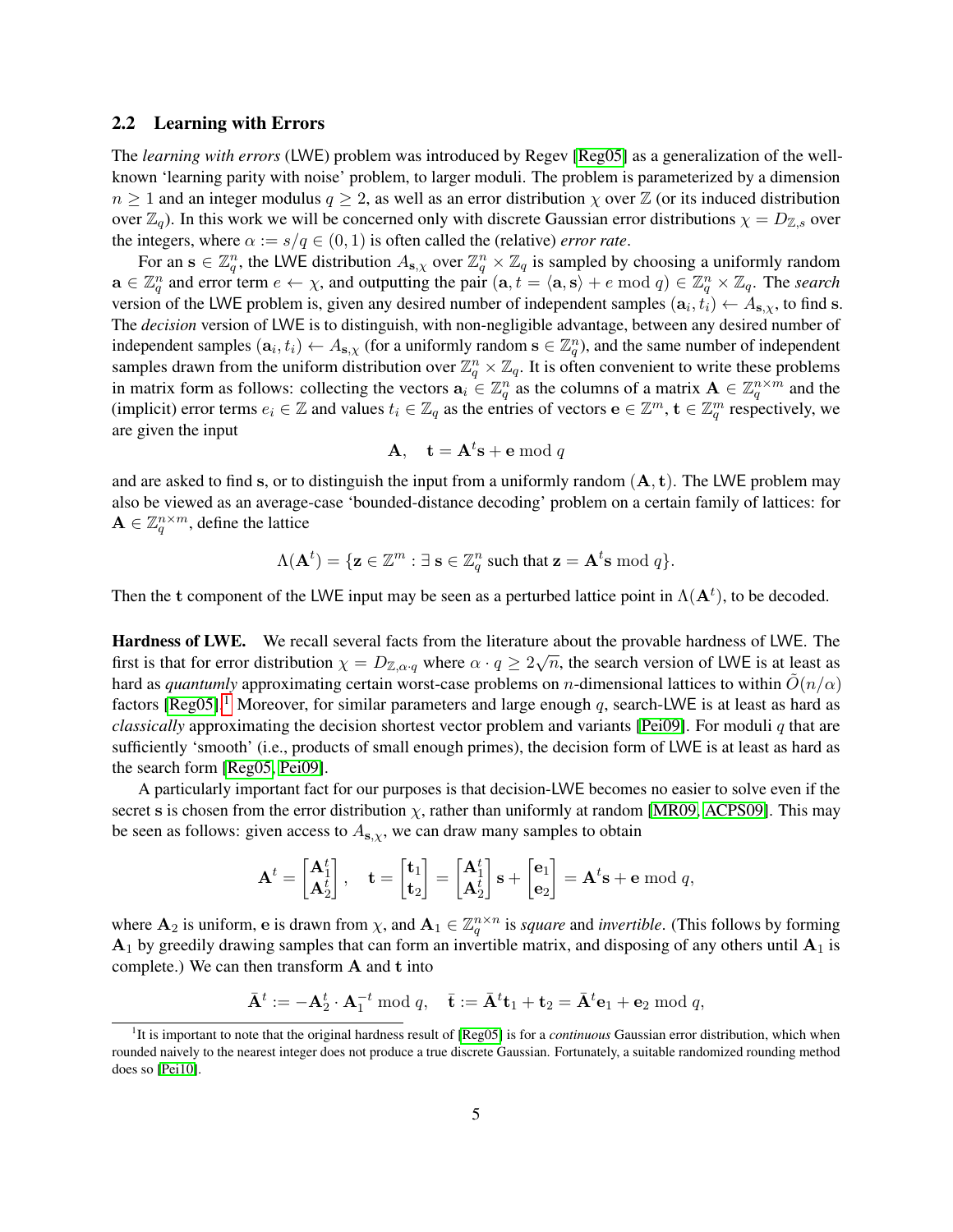<span id="page-5-2"></span>where  $A$  is uniform; therefore, we have effectively replaced s with the error vector  $e_1$ . On the other hand, note that when  $\mathbf{A}$ ,  $\mathbf{t}$  are uniformly random, then so are  $\mathbf{A}$ ,  $\mathbf{\bar{t}}$ .

In terms of lattices, the above may be interpreted as follows: using the bijection  $s \mapsto A_1^t s$  from  $\mathbb{Z}_q^n$  to itself, we can see that the lattice  $\Lambda(\mathbf{A}^t)$  defined above has as a basis the matrix

$$
\mathbf{H} = \begin{bmatrix} \mathbf{I} \\ q\mathbf{I} & -\bar{\mathbf{A}}^t \end{bmatrix}.
$$

(This basis H is a canonical representation of  $\Lambda(\mathbf{A}^t)$  known as the Hermite normal form. We have ordered the basis vectors so that the Gram-Schmidt vectors of H are integer multiples of the standard basis vectors, where the first several have length q, and the remainder have length 1.) Because  $\mathbf{A}^t$ s mod  $q \in \Lambda(\mathbf{A}^t)$ , we have  $\mathbf{t} = \mathbf{A}^t \mathbf{s} + \mathbf{e} = \mathbf{e} \bmod \mathbf{H}$ , which is

$$
\mathbf{e} - \mathbf{H} \mathbf{e}_1 = \begin{bmatrix} \mathbf{0} \\ \mathbf{e}_2 + \bar{\mathbf{A}}^t \mathbf{e}_1 \end{bmatrix} = \begin{bmatrix} \mathbf{0} \\ \bar{\mathbf{t}} \end{bmatrix} \bmod q.
$$

In conclusion,  $\bar{\mathbf{t}} = \bar{\mathbf{A}}^t \mathbf{e}_1 + \mathbf{e}_2$  is the unique canonical representative of e modulo the lattice  $\Lambda(\mathbf{A}^t)$ .

Finally, assuming hardness of decision-LWE, a standard hybrid argument over the columns of E (see, e.g., [\[PW08\]](#page-19-2)) shows that  $(\bar{\mathbf{A}}, \bar{\mathbf{A}}^t \mathbf{E}_1 + \mathbf{E}_2)$  is indistinguishable from uniform, where the entries of  $\mathbf{E} = \begin{bmatrix} \mathbf{E}_1 \\ \mathbf{E}_2 \end{bmatrix}$  $\left[\begin{smallmatrix}\mathbf{E}_1 \ \mathbf{E}_2\end{smallmatrix}\right]$ are chosen independently from  $\chi$ .

# <span id="page-5-1"></span>3 LWE-Based Encryption

Here we describe an LWE-based cryptosystem that is more space-efficient than the ones commonly known in the literature. It is an instance of an abstract system described by Micciancio [\[Mic10\]](#page-19-6) that generalizes all the schemes of [\[Reg05,](#page-19-1) [PVW08,](#page-19-5) [GPV08\]](#page-19-4), though a full description and analysis of the generalized system has not appeared in the literature. The security proof combines a number of techniques and perspectives from recent works [\[MR09,](#page-19-7) [LPS10,](#page-19-8) [Pei10\]](#page-19-9) for the purpose of improved efficiency and a tight analysis. For completeness, we also briefly describe an efficient ring-based analogue of the system, which is described in full generality in the full version of [\[LPR10\]](#page-19-10).

Despite being a generalization of prior LWE-based cryptosystems, the present scheme can actually be instantiated to have keys and ciphertexts that are smaller by a factor of about  $\lg q$ , while simultaneously *improving* the concrete security! The improved security comes from the smaller keys (for given security parameter  $n$ ), which allows for a relatively larger noise rate that makes the LWE problem harder. The smaller keys come from a different style of security proof, which is very similar to the proofs for the coding-based cryptosystem of Alekhnovich [\[Ale03\]](#page-18-5) and the subset sum-based cryptosystem of Lyubashevsky, Palacio, and Segev [\[LPS10\]](#page-19-8). In brief, the proof uses the LWE assumption *twice* (first on the public key, and then again on the ciphertext) to show that the adversary's view in a passive attack is indistinguishable from uniformly random. By contrast, the proofs for prior LWE-based schemes involve a statistical argument on either the public key or ciphertext, but this requires larger keys. We point out that statistical arguments still appear necessary for many advanced applications of LWE, such as identity-based encryption [\[GPV08\]](#page-19-4) and others that use a 'trapdoor basis,' and we do not know whether comparably small keys and ciphertexts can be obtained for these schemes.

### <span id="page-5-0"></span>3.1 Cryptosystem

The cryptosystem involves a few parameters: an integer modulus  $q \ge 2$  and integer dimensions  $n_1, n_2 \ge 1$ , which relate to the underlying LWE problems; Gaussian parameters  $s_k$  and  $s_e$  for key generation and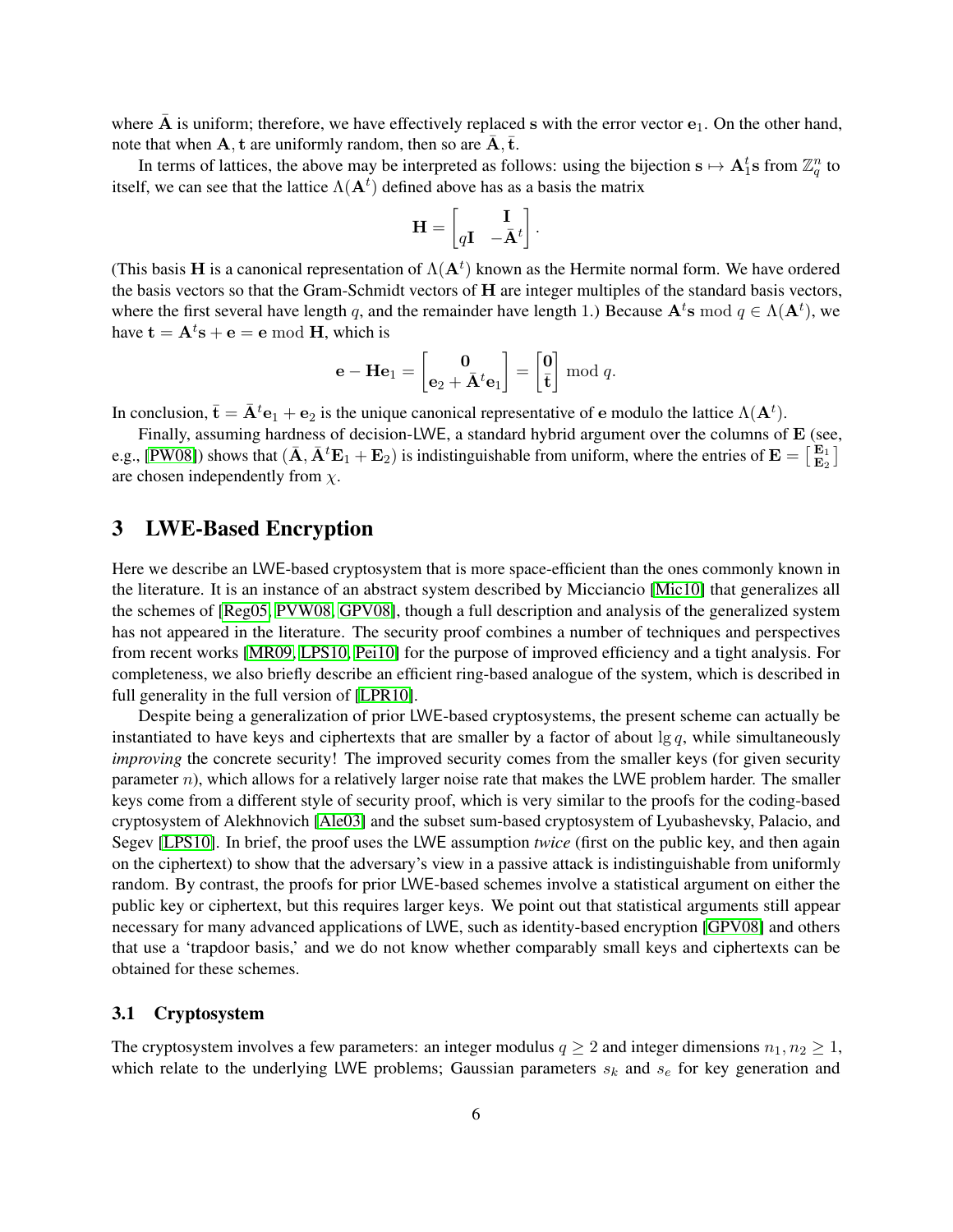encryption, respectively; and a message alphabet  $\Sigma$  (for example,  $\Sigma = \{0, 1\}$ ) and message length  $\ell \geq 1$ .

We also require a simple error-tolerant encoder and decoder, given by functions encode:  $\Sigma \to \mathbb{Z}_q$  and decode:  $\mathbb{Z}_q \to \Sigma$ , such that for some large enough threshold  $t \geq 1$ , decode(encode(m) + e mod q) = m for any integer  $e \in [-t, t]$ . For example, if  $\Sigma = \{0, 1\}$ , then we can define encode $(m) := m \cdot \lfloor \frac{q}{2} \rfloor$ , and  $\mathsf{decode}(\bar{m}) := 0 \text{ if } \bar{m} \in \left[-\lfloor \frac{q}{4} \rfloor, \lfloor \frac{q}{4} \right]$  $\left(\frac{q}{4}\right)$   $\subset \mathbb{Z}_q$ , and 1 otherwise. This method has error tolerance  $t = \begin{bmatrix} q \\ 4 \end{bmatrix}$  $\frac{q}{4}$ ]. We also extend encode and decode to vectors, component-wise.

To get the smallest public keys, our system makes use of a uniformly random public matrix  $\bar{\mathbf{A}} \in \mathbb{Z}_q^{n_1 \times n_2}$ that is generated by a trusted source, and is used by all parties in the system. If there is no trusted source, then  $\overline{A}$  may be chosen by the user herself as part of key generation, and included in the public key.

• Gen $(\bar{\mathbf{A}}, 1^{\ell})$ : choose  $\mathbf{R}_1 \leftarrow D_{\mathbb{Z}, s_k}^{n_1 \times \ell}$  and  $\mathbf{R}_2 \leftarrow D_{\mathbb{Z}, s_k}^{n_2 \times \ell}$ , and let  $\mathbf{P} = \mathbf{R}_1 - \bar{\mathbf{A}} \cdot \mathbf{R}_2 \in \mathbb{Z}_q^{n_1 \times \ell}$ . The public key is **P** (and  $\overline{A}$ , if needed), and the secret key is  $\overline{R}_2$ .

In matrix form, the relationship between the public and secret keys is:

<span id="page-6-1"></span>
$$
\begin{bmatrix} \bar{\mathbf{A}} & \mathbf{P} \end{bmatrix} \cdot \begin{bmatrix} \mathbf{R}_2 \\ \mathbf{I} \end{bmatrix} = \mathbf{R}_1 \bmod q. \tag{3.1}
$$

• Enc( $\bar{\mathbf{A}}, \mathbf{P}, \mathbf{m} \in \Sigma^{\ell}$ ): choose  $\mathbf{e} = (\mathbf{e}_1, \mathbf{e}_2, \mathbf{e}_3) \in \mathbb{Z}^{n_1} \times \mathbb{Z}^{n_2} \times \mathbb{Z}^{\ell}$  with each entry drawn independently from  $D_{\mathbb{Z},s_e}$ . Let  $\bar{\mathbf{m}} = \text{encode}(\mathbf{m}) \in \mathbb{Z}_q^{\ell}$ , and compute the ciphertext

<span id="page-6-0"></span>
$$
\mathbf{c}^t = \begin{bmatrix} \mathbf{c}_1^t & \mathbf{c}_2^t \end{bmatrix} = \begin{bmatrix} \mathbf{e}_1^t & \mathbf{e}_2^t & \mathbf{e}_3^t + \bar{\mathbf{m}}^t \end{bmatrix} \cdot \begin{bmatrix} \bar{\mathbf{A}} & \mathbf{P} \\ \mathbf{I} & \mathbf{I} \end{bmatrix} \in \mathbb{Z}_q^{1 \times (n_2 + \ell)}. \tag{3.2}
$$

(Note that the first ciphertext component  $c_1^t$  can be precomputed before **P** and **m** are known.)

 $\bullet\;\text{Dec}(\textbf{c}^t=[\textbf{c}^t_1, \textbf{c}^t_2], \textbf{R}_2)$ : output decode $(\textbf{c}^t_1\cdot \textbf{R}_2+\textbf{c}^t_2)^t\in\Sigma^\ell.$ 

Using Equation [\(3.2\)](#page-6-0) followed by Equation [\(3.1\)](#page-6-1), we are applying decode to

$$
\begin{bmatrix} \mathbf{c}_1^t & \mathbf{c}_2^t \end{bmatrix} \cdot \begin{bmatrix} \mathbf{R}_2 \\ \mathbf{I} \end{bmatrix} = (\mathbf{e}^t + \begin{bmatrix} \mathbf{0} & \mathbf{0} & \bar{\mathbf{m}}^t \end{bmatrix}) \cdot \begin{bmatrix} \mathbf{R}_1 \\ \mathbf{R}_2 \\ \mathbf{I} \end{bmatrix} = \mathbf{e}^t \cdot \mathbf{R} + \bar{\mathbf{m}}^t,
$$

where  $\mathbf{R} = \begin{bmatrix} \mathbf{R}_1 \\ \mathbf{R}_2 \\ \mathbf{I} \end{bmatrix}$ . Therefore, decryption will be correct as long as each  $|\langle \mathbf{e}, \mathbf{r}_j \rangle| < t$ , the error threshold of decode. (We give a formal analysis in Section [3.2](#page-7-0) below.)

For another perspective on this scheme as an (approximate) key-agreement mechanism, let  $\ell = 1$  for simplicity. By the discussion in Section [2.2,](#page-4-1) we can interpret key generation as reducing a Gaussian error vector **r** modulo a lattice defined by  $\bar{A}$ , and publishing the result  $\bar{A}r_2 - r_1 \bmod q$ . Likewise, we can view encryption as reducing a Gaussian error vector e modulo the *dual* of the same lattice, and publishing the result  $e_1^t \overline{A} + e_2^t \mod q$ . Using their respective private error vectors and the other party's public message, the sender and receiver can both (approximately) compute  $e_1^t \bar{A} r_2 \in \mathbb{Z}_q$ , whereas a passive adversary cannot. A formal proof of security appears below in Section [3.3.](#page-8-0)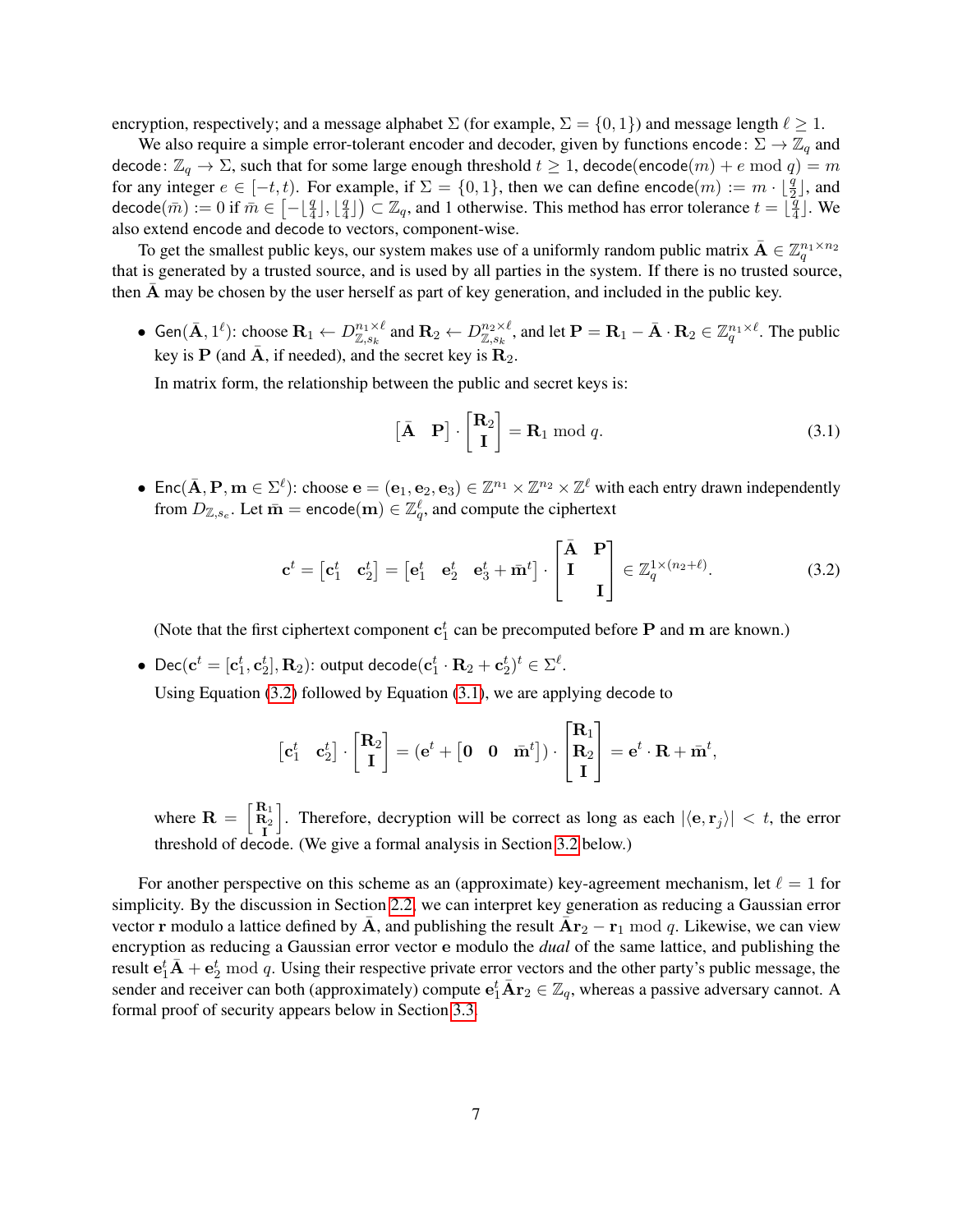<span id="page-7-2"></span>Ring-based analogue. We briefly describe a very similar scheme that is based on the decision *ring*-LWE problem [\[LPR10\]](#page-19-10). For messages of length any  $\ell \leq n = n_1 = n_2$ , and using the same values of n and q as above, the public and secret keys are up to an n factor smaller than in the above system, namely  $n \lg q$  or  $2n \lg q$  bits at most, depending on the availability of a common trusted string. (The ciphertext size is the same, namely  $2n \lg q$  bits.)

Let  $R = \mathbb{Z}[x]/f(x)$  be a polynomial ring for some monic polynomial  $f(x)$  that is irreducible over  $\mathbb{Z};$ common choices include *cyclotomic* polynomials such as  $f(x) = x^n + 1$  for *n* a power of 2. (See [\[LPR10\]](#page-19-10) for efficiency and security properties of this and other cyclotomic polynomials, including degrees  $n$  that are not powers of 2.) Let  $q \in \mathbb{Z}$  be a sufficiently large integer modulus for which  $f(x)$  splits into linear (or very low-degree) factors modulo q, and let  $R_q = R/q = \mathbb{Z}_q[x]/f(x)$ . Let  $\chi_k, \chi_k$  be error distributions over R that are concentrated on 'small' elements of  $R$ ; see [\[LPR10\]](#page-19-10) for what error distributions enable rigorous security proofs.

Let  $\Sigma$  be a message alphabet. The message encoder and decoder are functions encode:  $\Sigma^n \to R_q$  and decode:  $R_q \to \Sigma^n$ , such that decode(encode $(m) + e \mod q = m$  for any 'small enough'  $e \in R$ , e.g., one whose coefficients as a polynomial in  $\mathbb{Z}[x]/f(x)$  are all in  $[-t, t)$  for some integer threshold  $t \geq 1$ .

As above, the system uses a uniformly random  $a \in R_q$  that can be generated by a trusted source, or chosen by the user.

- Gen(a): choose  $r_1, r_2 \leftarrow \chi_k$ , and let  $p = r_1 a \cdot r_2 \in R_q$ . The public key is p (and a, if needed), and the secret key is  $r_2$ .
- Enc $(a, p, m \in \Sigma^n)$ : choose  $e_1, e_2, e_3 \leftarrow \chi_e$ . Let  $\overline{m} =$  encode $(m) \in R_q$ , and compute the ciphertext  $[c_1 = a \cdot e_1 + e_2, \ c_2 = p \cdot e_1 + e_3 + \overline{m}] \in R_q^2.$
- Dec $(c = [c_1, c_2], r_2)$ : output decode $(c_1 \cdot r_2 + c_2) \in \Sigma^n$ . By a straightforward calculation, decryption will be correct as long as  $e_1 \cdot r_1 + e_2 \cdot r_2 + e_3$  is within the error threshold of decode; this holds with high probability when  $\chi_k, \chi_e$  are sufficiently concentrated.

The proof of security, under the decision ring-LWE assumption for noise distributions  $\chi_k$  and  $\chi_e$ , is essentially identical to the proof of Theorem [3.2.](#page-8-1)

#### <span id="page-7-0"></span>3.2 Parameters for Correctness

Here we give an upper bound on the Gaussian parameters  $s_k$ ,  $s_e$  in terms of the desired per-symbol error probability  $\delta$ . For reasonably small values of  $\delta$ , correctness for the entire message can effectively be guaranteed by way of a simple error-correcting code.

One small subtlety is that if a portion of the random vector e used for encryption happens to be 'too long,' then the probability of decryption error for every symbol can be unacceptably large. We address this by giving a bound on e, in Equation [\(3.4\)](#page-8-2) below, which is violated with probability at most  $2^{-\kappa}$  for some statistical parameter  $\kappa$  (say,  $\kappa = 40$  for concreteness). We then calculate the error probabilities assuming that the bound holds; the overall decryption error probability is then no more than  $2^{-\kappa}$  larger. One can also modify the Enc algorithm to reject and resample any e that violates Equation [\(3.4\)](#page-8-2); the adversary's advantage can increase by at most  $2^{-\kappa}$ .

<span id="page-7-1"></span>Lemma 3.1 (Correctness). *In the cryptosystem from Section [3.1,](#page-5-0) the error probability per symbol (over the choice of secret key) is bounded from above by any desired*  $\delta > 0$ *, as long as* 

$$
s_k \cdot s_e \le \frac{\sqrt{2}\pi}{c} \cdot \frac{t}{\sqrt{(n_1+n_2) \cdot \ln(2/\delta)}}.
$$
\n(3.3)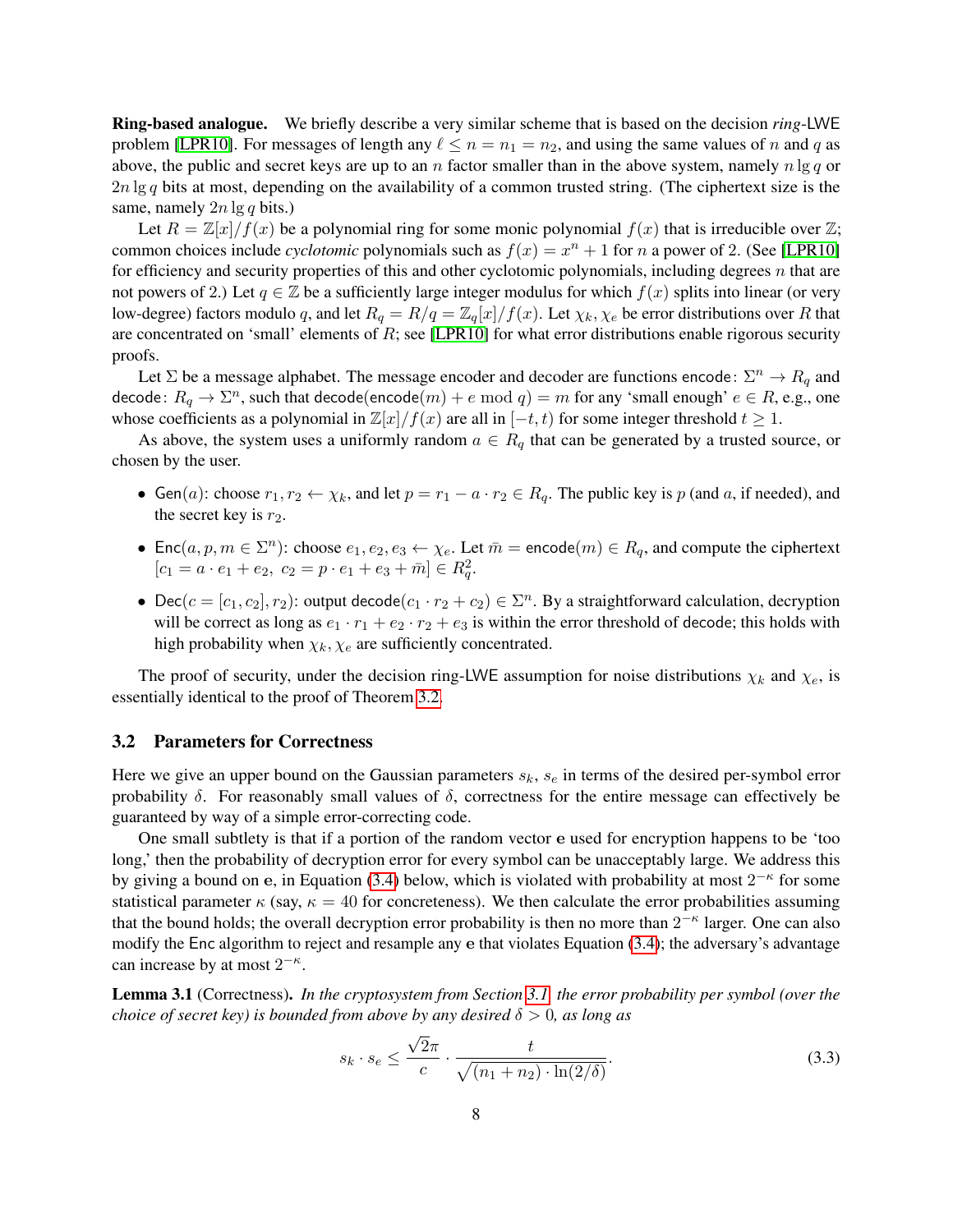| $(n_1+n_2)$ | $c \geq$ | $(s_k \cdot s_e)/t \leq$ |
|-------------|----------|--------------------------|
| 256         | 1.35     | 0.08936                  |
| 384         | 1.28     | 0.07695                  |
| 512         | 1.25     | 0.06824                  |
| 640         | 1.22     | 0.06253                  |

<span id="page-8-3"></span>Figure 1: Bounds on parameters for Lemma [3.1](#page-7-1) using a per-symbol error probability of  $\delta = 0.01$ , where c is determined so that the probability of choosing a 'bad' encryption vector e is at most  $2^{-40}$ .

*Here*  $c \geq 1$  *is a value that depends (essentially) only on*  $n_1 + n_2$ *; representative values are given in Figure [1.](#page-8-3)* 

*Proof.* As shown above in the specification of the decryption algorithm, the jth symbol of the message decrypts correctly if  $|\langle {\bf e},{\bf r}_j \rangle| < \lfloor \frac{q}{4} \rfloor$  $\frac{q}{4}$ . Recall that the entries of  $e \in \mathbb{Z}^{n_1+n_2+\ell}$  are independent and have distribution  $D_{\mathbb{Z},s_e}$ , and  $\mathbf{r}_j \in \mathbb{Z}^{n_1+n_2+\ell}$  is the jth column of  $\mathbf{R} = \begin{bmatrix} R_1 \\ R_2 \\ I \end{bmatrix}$ , where the entries of  $\mathbf{R}_1$  and  $\mathbf{R}_2$  are drawn independently from  $D_{\mathbb{Z},s_k}$ .

To bound the error probability, let  $\bar{e} \in \mathbb{Z}^{n_1+n_2}$  consist of the first  $n_1+n_2$  entries of e. Then by Lemma [2.1,](#page-3-0) there is a  $c \geq 1$  such that

<span id="page-8-2"></span>
$$
\|\bar{\mathbf{e}}\| \leq c \cdot \frac{1}{\sqrt{2\pi}} \cdot s_e \sqrt{n_1 + n_2} \tag{3.4}
$$

except with very small probability (concrete values of c are given in Figure [1\)](#page-8-3). For any fixed  $\bar{e}$  satisfying the above bound, observe that each  $\langle e, r_j \rangle$  is independent and distributed essentially as  $\langle \bar{e}, D_{\mathbb{Z},s_k}^{n_1+n_2} \rangle$  $\langle \bar{e}, D_{\mathbb{Z},s_k}^{n_1+n_2} \rangle$  $\langle \bar{e}, D_{\mathbb{Z},s_k}^{n_1+n_2} \rangle$ . By Lemma [2.2,](#page-3-1) for any  $T \geq 0$  we have

$$
\Pr\left[\left|\langle\bar{\mathbf{e}}, D_{\mathbb{Z},s_k}^{n_1+n_2}\rangle\right| \geq T \cdot s_k \|\bar{\mathbf{e}}\|\right] < 2\exp(-\pi \cdot T^2).
$$

Letting  $T = t/(s_k \|\mathbf{\bar{e}}\|)$ , where t is the error tolerance of our message encoding, and using the bound on  $\|\mathbf{\bar{e}}\|$ from above, we get the bound on  $s_k \cdot s_e$  from the lemma statement.  $\Box$ 

### <span id="page-8-0"></span>3.3 Security Proof

<span id="page-8-1"></span>Theorem 3.2. *The cryptosystem from Section [3.1](#page-5-0) is CPA-secure, assuming the hardness of decision-*LWE with modulus  $q$  for: (i) dimension  $n_2$  with error distribution  $D_{\mathbb{Z},s_k}$ , and (ii) dimension  $n_1$  with error  $D_{\mathbb{Z},s_e}$ .

*Proof.* It suffices to show that the entire view of the adversary in an IND-CPA attack is computationally indistinguishable from uniformly random, for any encrypted message  $m \in \Sigma^{\ell}$ . The view consists of  $(\bar{\mathbf{A}}, \mathbf{P}, \mathbf{c})$ , where  $\overline{A} \in \mathbb{Z}_q^{n_1 \times n_2}$  is uniformly random,  $P \leftarrow \textsf{Gen}(\overline{A}, 1^\ell)$ , and  $\mathbf{c}^t \leftarrow \textsf{Enc}(\overline{A}, P, m)$ . First,  $(\overline{A}, P)$  is computationally indistinguishable from uniformly random  $(\bar{\bf A},{\bf P}^*)\in\mathbb{Z}_q^{n_1\times(n_2+\ell)}$  under assumption (i) in the lemma statement, because  $\mathbf{P} = (\mathbf{A}^t)^t \cdot (-\mathbf{R}_2) + \mathbf{R}_1$ , and  $\mathbf{A}^t$  is uniform while the entries of both  $-\mathbf{R}_2$ and  $\mathbf{R}_1$  are drawn from  $D_{\mathbb{Z},s_k}$ . So the adversary's view is indistinguishable from  $(\mathbf{A}, \mathbf{c})$  where  $\mathbf{A} = (\bar{\mathbf{A}}, \mathbf{P}^*)$ is uniformly random and  $c \leftarrow \text{Enc}(A, m)$ . Now  $(A, c)$  is also computationally indistinguishable from uniformly random  $(A, c^*)$  under assumption (ii) in the lemma statement, because  $c = (A^t e_1 + \begin{bmatrix} e_2 \\ e_3 \end{bmatrix}) + \begin{bmatrix} 0 \\ m \end{bmatrix}$ , and **A** is uniform while the entries of  $e_1$ ,  $e_2$ , and  $e_3$  are drawn from  $D_{\mathbb{Z},s_e}$ .

<span id="page-8-4"></span><sup>&</sup>lt;sup>2</sup>We ignore the one additional term drawn from  $D_{\mathbb{Z},s_e}$ , which is compensated for by some slack in our final choice of parameters.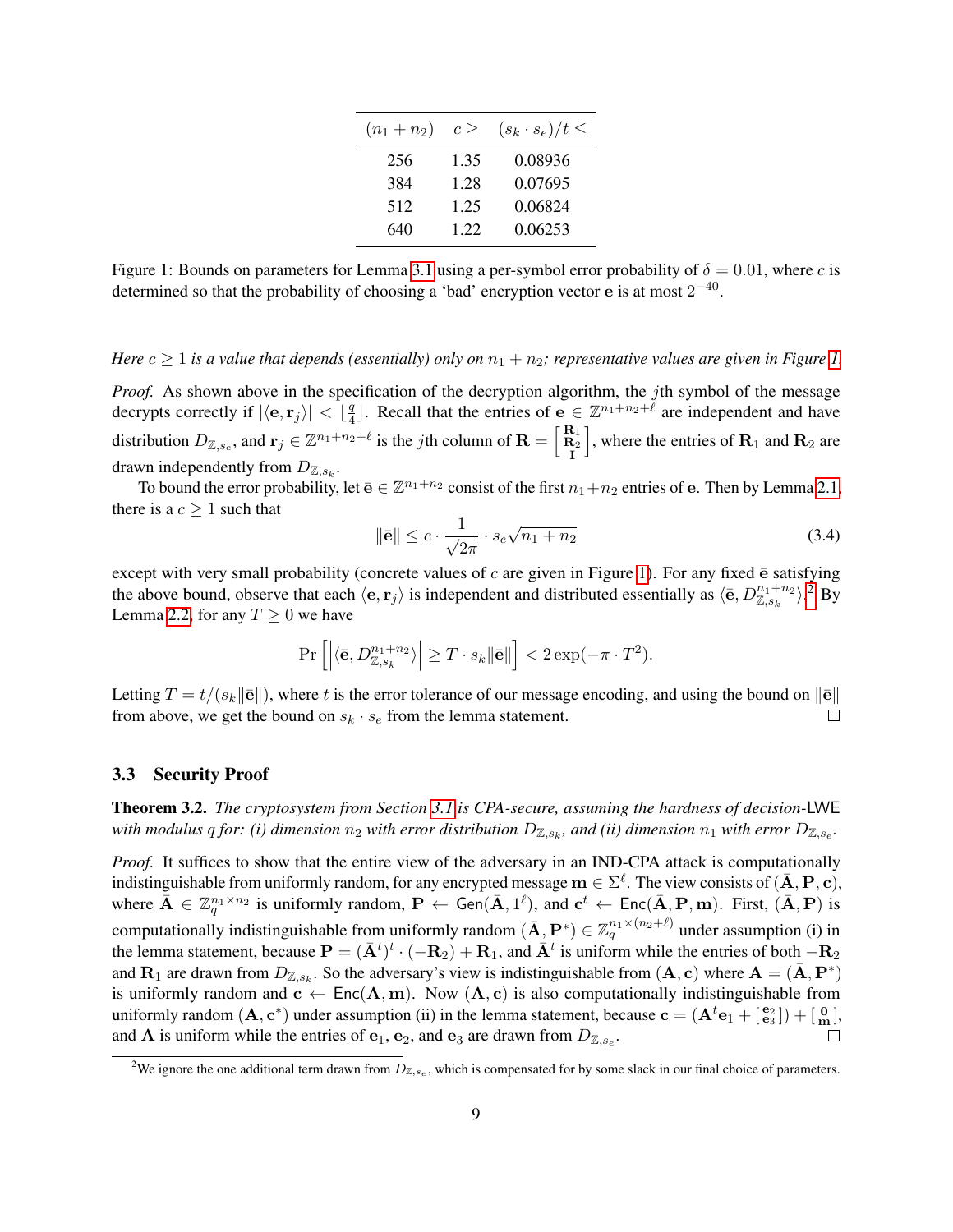<span id="page-9-2"></span>It should be noted that for some settings of the parameters, one of the two assumptions in Theorem [3.2](#page-8-1) may be true *information-theoretically* for the number of LWE samples exposed by the system in an attack. For instance, if  $n_2 \ge n_1 \lg q$  and  $s_k \ge \omega(\sqrt{\log n_1})$ , then the public key  $(\bar{\mathbf{A}}, \mathbf{P})$  is within a negligible (in  $n_1$ ) statistical distance of uniformly random (by a suitable version of the leftover hash lemma), whereas the corresponding ciphertexts are statistically far from uniform. These properties are important in, for example, the 'dual' cryptosystem and identity-based encryption scheme of [\[GPV08\]](#page-19-4). Conversely, the applications found in [\[PVW08,](#page-19-5) [BHY09,](#page-18-12) [ACPS09\]](#page-18-11) have public keys that are far from uniform, but require that encryption under a 'malformed' (uniformly random) public key produces a ciphertext that is statistically independent of the encrypted message. These properties are achieved when  $n_1 \ge n_2 \lg q$  and  $s_e \ge \omega(\sqrt{\log n_2})$ , again by the leftover hash lemma.

# <span id="page-9-1"></span>4 Lattice Decoding Attacks

The most promising practical attacks on the cryptosystem from Section [3,](#page-5-1) and more generally on LWE itself, use lattice-basis reduction followed by a decoding phase using the reduced basis.<sup>[3](#page-9-0)</sup> In this section we analyze the performance of decoding as it relates to the quality of a given reduced basis. Then in Section [5](#page-11-0) we analyze the effort required to obtain bases of a desired quality.

Before proceeding, we briefly explain how our *decoding* attack on LWE differs from the *distinguishing* attacks considered in other works [\[MR09,](#page-19-7) [RS10\]](#page-20-0). In the latter, the adversary distinguishes (with some noticeable advantage) an LWE instance  $(A, t = A<sup>t</sup>s + e)$  from uniformly random, which is typically enough to break the semantic security of an LWE-based cryptosystem with the same advantage. To do this, the adversary finds a short nonzero integral vector v such that  $Av = 0 \mod q$ , which may be seen as a short vector in the (scaled) dual of the LWE lattice  $\Lambda(\mathbf{A}^t)$ . (Equivalently, the points of  $\Lambda(\mathbf{A}^t)$  may be partitioned into hyperplanes orthogonal to v, successively separated by distance  $q/||{\bf v}||$ .) The adversary then simply tests whether the inner product  $\langle v, t \rangle$  is "close" to zero modulo q. When t is uniform, the test accepts with probability exactly 1/2, but when  $\mathbf{t} = \mathbf{A}^t\mathbf{s} + \mathbf{e}$  for Gaussian e with parameter s, we have  $\langle v, t \rangle = \langle v, e \rangle$  mod q, which is essentially a Gaussian (reduced mod q) with parameter  $||v|| \cdot s$ . When this parameter is not much larger than  $q$ , the Gaussian (mod  $q$ ) can be distinguished from uniform with advantage very close to  $\exp(-\pi \cdot (\|\mathbf{v}\| \cdot s/q)^2)$ . For example, when  $\|\mathbf{v}\| = 4q/s$  the distinguishing advantage is about  $2^{-72}$ . However, to distinguish (and hence decrypt a ciphertext) with high confidence, one needs  $\|\mathbf{v}\| \leq q/(2s)$ or so, which usually requires a great deal more effort to obtain.

It is customary to include the inverse distinguishing advantage in the total 'cost' of an attack, so the computational effort and advantage need to be carefully balanced. For practical parameters, the optimal total cost of the distinguishing attack typically involves a very small distinguishing advantage (see Section [6\)](#page-15-0), which may not be very useful in some settings, such as hybrid encryption.

Our decoding attack is stronger than the distinguishing attack in that it can actually recover the secret error vector in the LWE instance (and hence decrypt the ciphertext) with the same or better advantage, while using lower-quality vectors. For all the parameter settings that we investigated, our attack yields a better total effort as a ratio of time/advantage, and it is significantly more efficient in the high-advantage regime. (See Section [6](#page-15-0) and Figure [4](#page-16-0) in particular for details.) The attack works by using an entire reduced basis (not just one vector), and by expending some additional post-reduction effort to find the LWE solution. We also point out that unlike in basis reduction, the post-reduction effort is fully parallelizable.

<span id="page-9-0"></span><sup>&</sup>lt;sup>3</sup>There are also purely combinatorial attacks on LWE [\[BKW03,](#page-18-13) [Wag02\]](#page-20-1) that may perform asymptotically better than lattice reduction, but so far not in practice. Also, these attacks generally require more LWE samples than our cryptosystem exposes, and an exponentially large amount of space.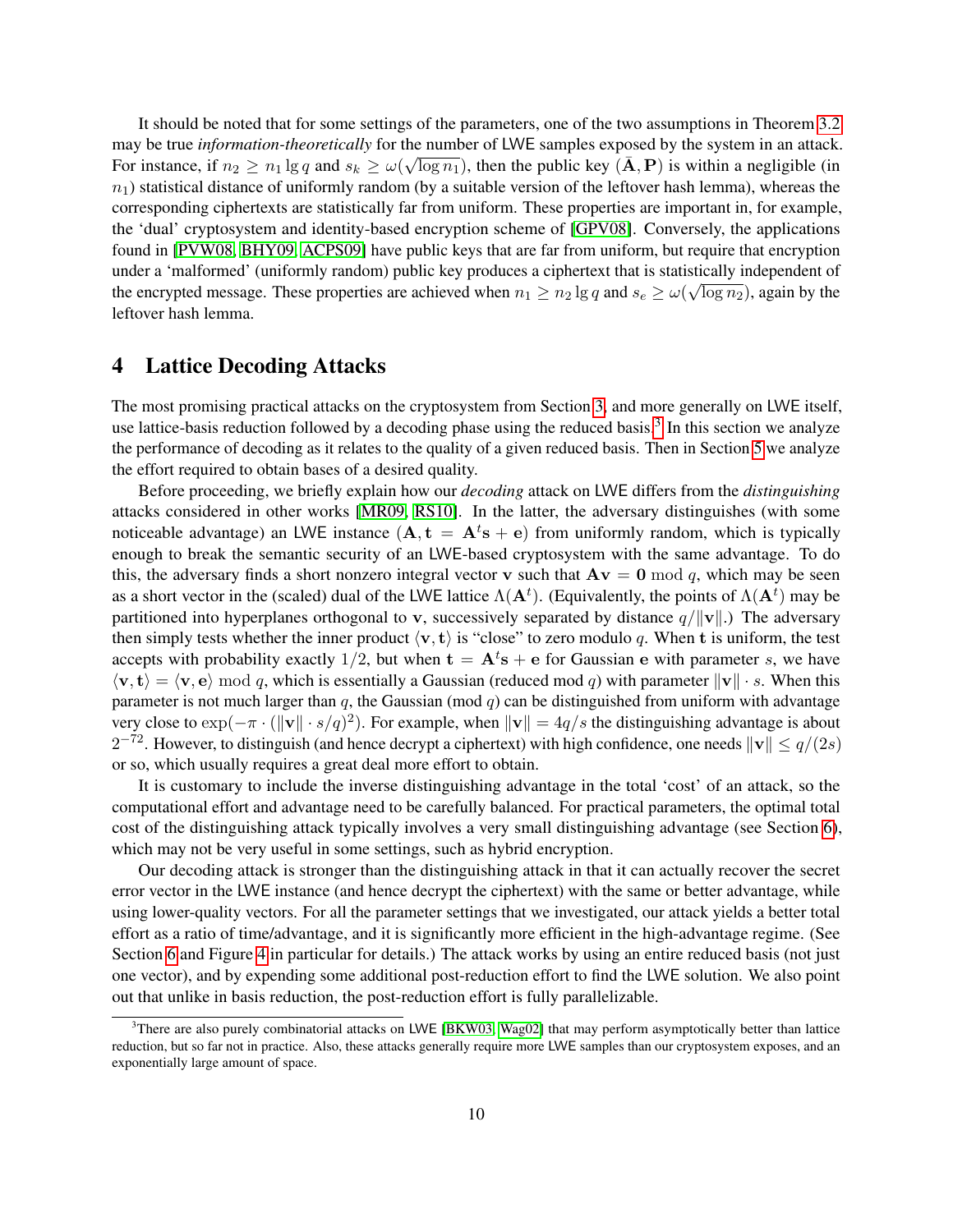<span id="page-10-2"></span>**The attack.** Recall from Section [2.2](#page-4-1) that an LWE instance  $(A, t = A^t s + e)$  may be seen as a boundeddistance decoding problem on a certain lattice  $\Lambda = \Lambda(\mathbf{A}^t)$ , where  $\mathbf{A}^t \mathbf{s} \in \Lambda$ .

The standard method for solving a bounded-distance decoding problem on lattices is the recursive NearestPlane algorithm of Babai [\[Bab85\]](#page-18-7). The input to the algorithm is some lattice basis  $\mathbf{B} = \{\mathbf{b}_1, \dots, \mathbf{b}_k\}$ (which for best results should be as reduced as possible) and a target point  $t \in \mathbb{R}^m$ , and the output is a lattice point  $\mathbf{v} \in \mathcal{L}(\mathbf{B})$  that is 'relatively close' to t. The precise guarantee is that for any  $\mathbf{t} \in \text{span}(\mathbf{B})$ , NearestPlane $(\bf B,t)$  returns the unique  ${\bf v}\in{\cal L}({\bf B})$  such that  ${\bf t}\in {\bf v}+{\cal P}_{1/2}({\bf B}).$  In other words, if  ${\bf t}={\bf v}+{\bf e}$ for some  $\mathbf{v} \in \mathcal{L}(\mathbf{B})$ , the algorithm outputs v if and only if e happens to lie in  $\mathcal{P}_{1/2}(\mathbf{B})$ .

The main drawback of this approach in attacking LWE is that in a reduced basis B, the last several Gram-Schmidt vectors of B are typically very short, whereas the first few are relatively long. In such a case, the parallelepiped  $P_{1/2}(\mathbf{B})$  is very 'long and skinny,' and so the Gaussian error vector e is very unlikely to land in it, causing NearestPlane to produce an incorrect answer.

We address this issue by giving a generalized algorithm that admits a time/success tradeoff. It works just as NearestPlane does, except that it can recurse on some  $d_i \geq 1$  distinct planes in the *i*th level of the recursion. In essence, the multiple recursion has the effect of making the parallelepiped  $P_{1/2}$ (B) wider in the direction of  $\mathbf{b}_i$  by a factor of exactly  $d_i$ .<sup>[4](#page-10-0)</sup> To capture the most probability mass of the Gaussian error distribution of e, one should choose the multiples  $d_i$  so as to maximize  $\min_i (d_i \cdot ||\vec{b}_i||)^5$  $\min_i (d_i \cdot ||\vec{b}_i||)^5$ 

The input to our NearestPlanes algorithm is a lattice basis  $\mathbf{B} = \{\mathbf{b}_1, \dots, \mathbf{b}_k\} \subset \mathbb{R}^m$ , a vector  $\mathbf{d} =$  $(d_1,\ldots,d_k) \in (\mathbb{Z}^+)^k$  of positive integers, and a target point  $\mathbf{t} \in \mathbb{R}^m$ . It outputs a set of  $\prod_{i\in[k]}d_i$  distinct lattice vectors in  $\mathcal{L}(\mathbf{B})$ , as follows:

- 1. If  $k = 0$ , return 0. Else, let v be the projection of t onto span(B).
- 2. Let  $c_1, \ldots, c_{d_k} \in \mathbb{Z}$  be the  $d_k$  distinct integers closest to  $\langle \widetilde{\mathbf{b}_k}, \mathbf{v} \rangle / \langle \widetilde{\mathbf{b}_k}, \widetilde{\mathbf{b}_k} \rangle$ .
- 3. Return  $\left(\begin{array}{c} \end{array}\right)$   $(c_i \cdot \mathbf{b}_k + \mathsf{NearestPlanes}(\{\mathbf{b}_1,\ldots,\mathbf{b}_{k-1}\},(d_1,\ldots,d_{k-1}),\mathbf{v}-c_i \cdot \mathbf{b}_k).$  $i \in [d_k]$

Note that the recursive calls to NearestPlanes can be run entirely in parallel. The following lemma is an immediate extension of the analysis from [\[Bab85\]](#page-18-7).

**Lemma 4.1.** *For*  $t \in \text{span}(B)$ , NearestPlanes $(B, d, t)$  *returns the set of all*  $v \in \mathcal{L}(B)$  *such that*  $t \in \mathcal{L}(B)$  $\mathbf{v} + \mathcal{P}_{1/2}(\mathbf{B} \cdot \mathbf{D})$ , where  $\mathbf{D} = \text{diag}(\mathbf{d})$ . The running time is essentially  $\prod_{i \in [k]} d_i$  times as large as that of NearestPlane(B, t)*.*

Note that the columns of  $\bf B\cdot D$  from the lemma statement are the orthogonal vectors  $d_i\cdot {\bf b}_i$ , so  $\mathcal{P}_{1/2}(\bf B\cdot D)$ is a rectangular parallelepiped with axis lengths  $d_i \cdot ||\mathbf{b}_i||$ .

<span id="page-10-0"></span><sup>&</sup>lt;sup>4</sup>The algorithm of Klein [\[Kle00\]](#page-19-13) also can recurse on more than one plane per iteration. Klein's algorithm solves the general bounded-distance decoding problem, and selects the planes at each stage probabilistically (though it can also be derandomized); its guarantee is related solely to the shortest Gram-Schmidt vector in the basis. Our algorithm is tailored specifically to the setting where we know the distribution of the offset vector; this allows the algorithm to recurse on exactly those planes that maximize the probability of success (over the choice of the error vector).

<span id="page-10-1"></span><sup>&</sup>lt;sup>5</sup>One could further generalize the algorithm to search within an approximate *ball* made up of 'bricks' that are copies of  $\mathcal{P}_{1/2}(\mathbf{\hat{B}})$ , thus capturing even more of the Gaussian without adding much more to the search space. However, this would significantly complicate the analysis, and we find that the present approach is already very effective.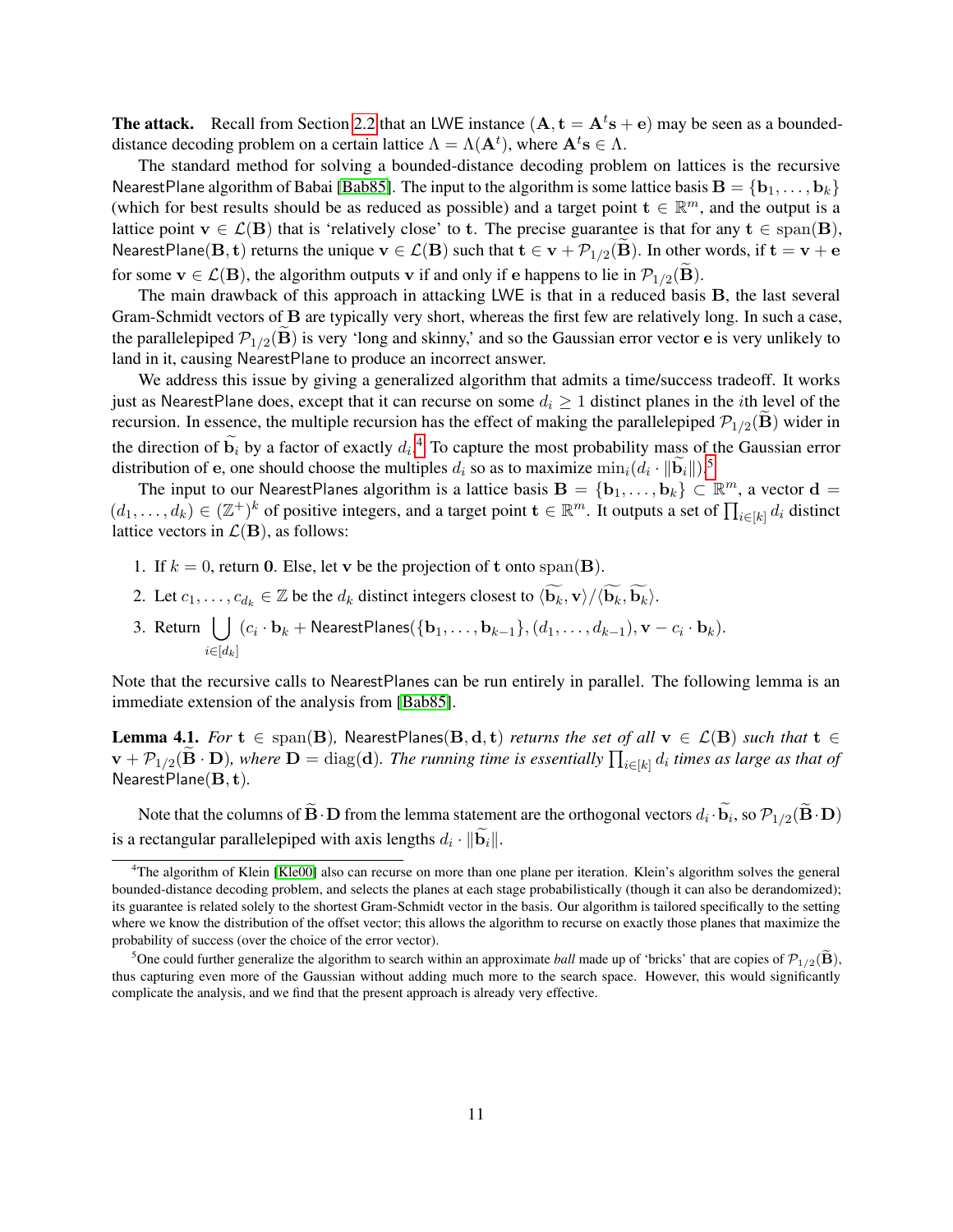<span id="page-11-3"></span>**Success probability of NearestPlanes.** When  $\mathbf{t} = \mathbf{v} + \mathbf{e}$  for some  $\mathbf{v} \in \mathcal{L}(\mathbf{B})$  and a *continuous* Gaussian  $e \leftarrow D_s$  for some  $s > 0$ , the probability that v is in the output set of NearestPlanes( $B, d, t$ ) is

<span id="page-11-1"></span>
$$
\Pr\left[\mathbf{e} \in \mathcal{P}_{1/2}(\widetilde{\mathbf{B}} \cdot \text{diag}(\mathbf{d}))\right] = \prod_{i=1}^{m} \Pr\left[|\langle \mathbf{e}, \widetilde{\mathbf{b}}_i \rangle| < d_i \cdot \langle \widetilde{\mathbf{b}}_i, \widetilde{\mathbf{b}}_i \rangle / 2\right] = \prod_{i=1}^{m} \Pr\left(\frac{d_i \cdot \|\widetilde{\mathbf{b}}_i\| \sqrt{\pi}}{2s}\right),\tag{4.1}
$$

which follows by the independence of the values  $\langle e, \tilde{b}_i \rangle$ , due to the orthogonality of the Gram-Schmidt vectors  $\mathbf{b}_i$ . When e is drawn from a sufficiently wide *discrete* Gaussian over the integer lattice (in practice, a parameter of 6 or more suffices), the above is an extremely close approximation to the true probability.

We conclude this section by giving an informal explanation for why the advantage of the decoding attack can potentially be much larger than that of the distinguishing attack above, given vectors of the same quality. In the distinguishing attack, using a vector v of length (say)  $\|\mathbf{v}\| \approx 4q/s$  implies that  $\langle \mathbf{v}, \mathbf{t} \rangle$  mod q is distributed roughly as  $D_{4q}$  modulo q, whose statistical distance is only about  $2^{-72}$  from uniform. A basis **B** of  $\Lambda(\mathbf{A}^t)$  of equivalent quality has  $\|\mathbf{b}_m\| = q/\|\mathbf{v}\| = s/4$ , because  $\Lambda(\mathbf{A}^t)$  lies in hyperplanes orthogonal to v and separated by distance  $q/\Vert v \Vert$ . So even without using multiple recursion in NearestPlanes (i.e., letting every  $d_m = 1$ ), the corresponding term in Equation [\(4.1\)](#page-11-1) is erf $(\sqrt{\pi}/8) \approx 0.25$ ; moreover, the remaining terms typically approach 1 very rapidly, since  $\|\mathbf{b}_i\|$  usually increases quickly as i decreases. Letting  $d_i > 1$ increases the overall success probability even more at little added cost, and allows for obtaining a relatively large advantage without needing higher-quality basis vectors.

# <span id="page-11-0"></span>5 Basis Reduction and Experiments

In this section we present an analysis of lattice basis reduction on random  $q$ -ary lattices arising from LWE, and results of reduction experiments on various parameters. Our goal is to predict a conservative, but still useful, lower bound on the practical runtime of the lattice decoding attack described in Section [4](#page-9-1) for a given set of LWE parameters.

We found that the best practical lattice reduction algorithm currently available to us is the BKZ algorithm as implemented by Shoup in the NTL library [\[Sho\]](#page-20-2), so this is what we used in our experiments. The BKZ algorithm is parameterized by a blocksize  $k$  between 2 and the dimension of the lattice to be reduced. As the blocksize increases, the reduced basis improves in quality (i.e., it contains shorter lattice vectors, whose Gram-Schmidt lengths are closer together), but the runtime of BKZ also rapidly increases, becoming practically infeasible for  $k \geq 30$  or so.

There has been some recent progress in the development of algorithms for finding short vectors in lattices, which can be used as subroutines to (or entire replacements of) BKZ reduction. For example, Gama, Nguyen, and Regev [\[GNR10\]](#page-18-14) recently proposed a new method called "Extreme Enum", which is much faster than its predecessor, the Schnorr-Euchner enumeration [\[SE94\]](#page-20-3). There are also single-exponential time algorithms for the Shortest Vector Problem [\[AKS01,](#page-18-15) [MV10b,](#page-19-14) [MV10a\]](#page-19-15), which can run faster in practice than Schnorr-Euchner enumeration in certain low dimensions; however, these algorithms also require exponential space. We were not able to evaluate the performance and effectiveness of all these approaches, leaving this for future work. The BKZ implementation we use employs Schnorr-Euchner enumeration and, since the BKZ framework uses the enumeration subroutine as a black box, we presume that new algorithms incorporating Extreme Enum and other approaches will soon be available for evaluation. (For a comparison of enumeration algorithms in practice, see the open SVP-challenge website.<sup>[6](#page-11-2)</sup>)

<span id="page-11-2"></span><sup>6</sup><http://www.latticechallenge.org/svp-challenge/>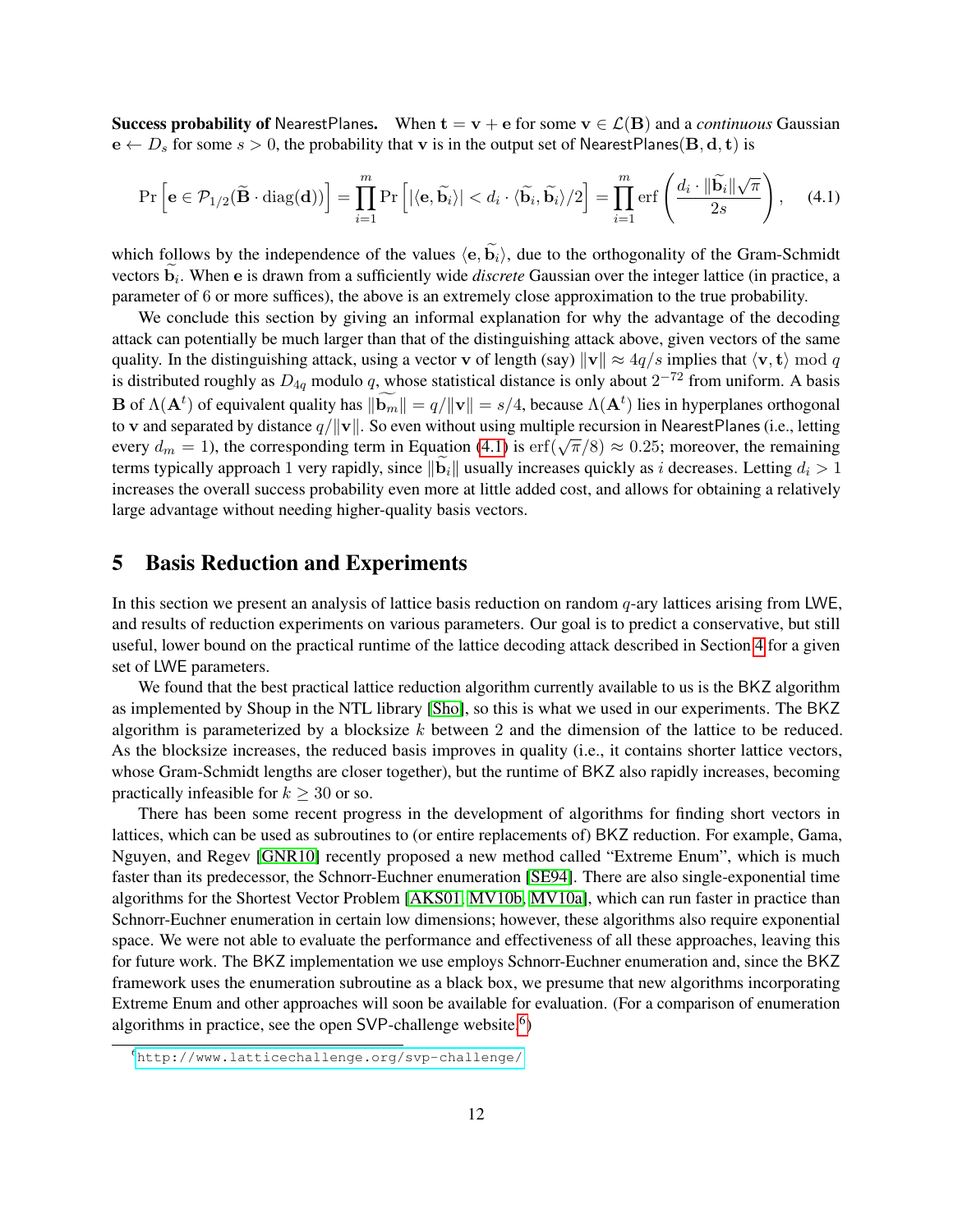<span id="page-12-2"></span>

<span id="page-12-1"></span>Figure 2: Logarithmic GSO lengths of three LWE instances after BKZ-20 reduction, which conform to the GSA assumption (modified with fixed upper and lower bounds on the Gram-Schmidt lengths). In all cases, the observed slope of the plot is very nearly the same, but other parameters vary. Parameters are  $n = 32, q = 257, m = 64$  (left);  $n = 64, q = 257, m = 128$  (center);  $n = 32, q = 2053, m = 192$  (right).

In Section [5.1,](#page-12-0) we analyze the main properties of BKZ-reduced bases for  $q$ -ary lattices that are relevant to our decoding attack. In Section [5.2,](#page-13-0) we use our experiments to estimate the runtime required to obtain bases of a desired quality. We point out that the rest of our analysis is independent of this estimate, and can easily be applied with other runtime estimates for BKZ variants or other approaches.

### <span id="page-12-0"></span>5.1 Basis Reduction for  $q$ -ary Lattices

We begin by reviewing some of the prior work on basis reduction, in particular as applied to the  $q$ -ary lattices that arise from LWE.

The analysis of lattice reduction algorithms by Gama and Nguyen [\[GN08\]](#page-18-8) identified the *Hermite factor* of the reduced basis as the dominant parameter in the runtime of the reduction and the quality of the reduced basis. A basis **B** of an *m*-dimensional lattice  $\Lambda$  has Hermite factor  $\delta^m$  for  $\delta \ge 1$  if  $\|\mathbf{b}_1\| = \delta^m \cdot \det(\Lambda)^{1/m}$ . For convenience, we call δ the *root-Hermite factor*.

Another important concept is the *Geometric Series Assumption* (GSA), introduced by Schnorr [\[Sch03\]](#page-20-4). The GSA says that in a BKZ-reduced basis B, the lengths  $\|\mathbf{b}_i\|$  of the Gram-Schmidt vectors decay geometrically with i, namely,  $\|\tilde{\mathbf{b}}_i\| = \|\mathbf{b}_1\| \cdot \alpha^{i-1}$  for some  $0 < \alpha < 1$ . Our experiments on random q-ary lattices adhere to the GSA very closely, with the exception that the Gram-Schmidt lengths are always upper- and lower-bounded by q and 1 respectively, owing to the special structure of  $q$ -ary lattices (see Figure [2\)](#page-12-1). For large BKZ blocksizes that correspond to effective attacks on LWE, these exceptional cases do not arise, and our bases conform to the GSA as ordinarily stated.

By combining the notion of Hermite factor with the GSA, we can predict the lengths of *all* Gram-Schmidt vectors in a basis **B** (of an m-dimensional lattice Λ) having root-Hermite factor δ. An easy calculation shows that under the GSA,

$$
\det(\Lambda) = \prod_{i=1}^{m} \|\widetilde{\mathbf{b}}_i\| = \alpha^{m(m-1)/2} \cdot \delta^{m^2} \cdot \det(\Lambda) \quad \Longrightarrow \quad \alpha = \delta^{-2m/(m-1)} \approx \delta^{-2}, \tag{5.1}
$$

where the approximation holds for large m.

We now turn to q-ary lattices that arise from LWE. Recall from Section [2.2](#page-4-1) that LWE is a bounded-distance decoding problem on the m-dimensional lattice

$$
\Lambda(\mathbf{A}^t) = \{ \mathbf{z} \in \mathbb{Z}^m : \exists \; \mathbf{s} \in \mathbb{Z}_q^n \text{ such that } \mathbf{z} = \mathbf{A}^t \mathbf{s} \bmod q \}
$$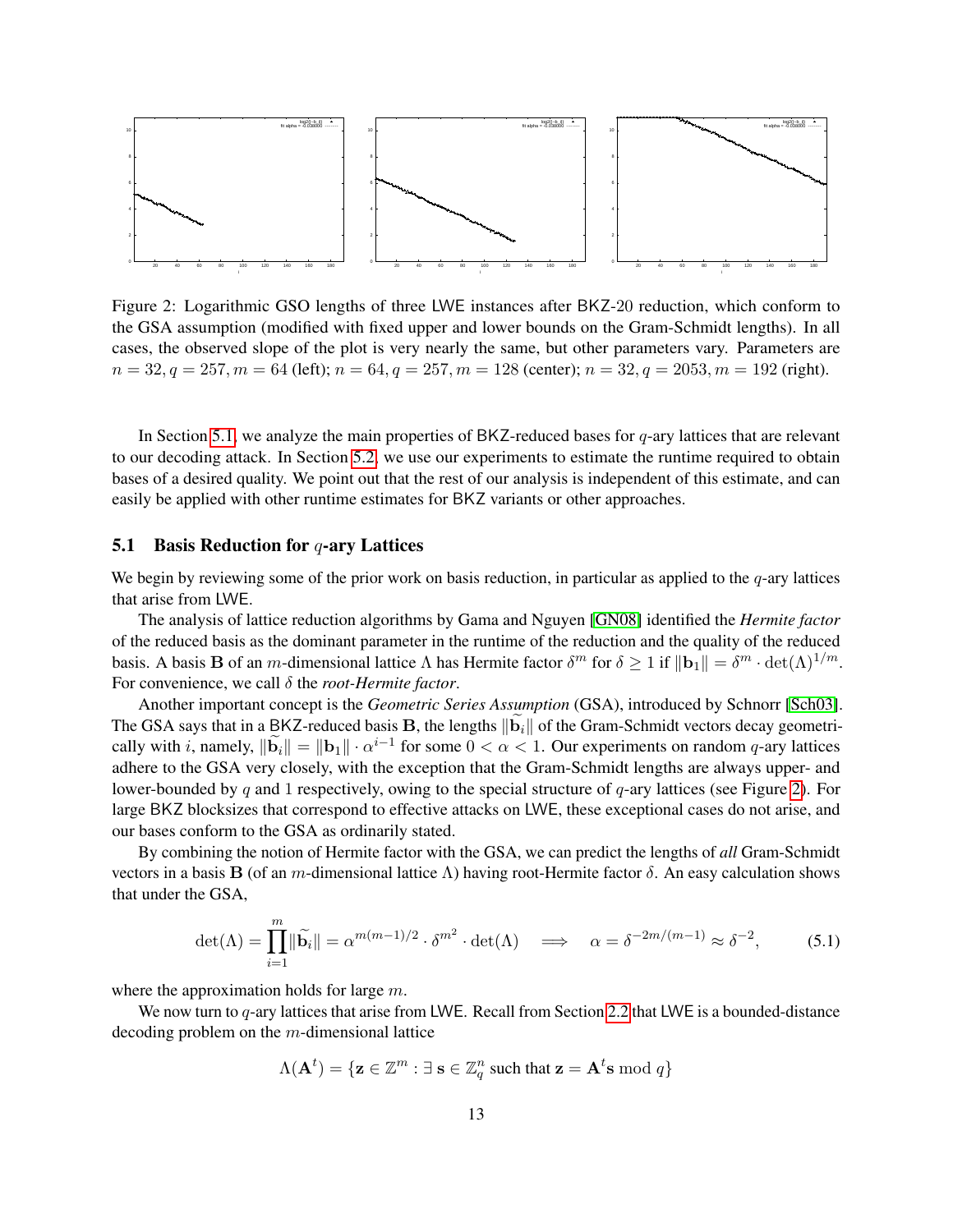<span id="page-13-1"></span>for some  $A \in \mathbb{Z}_q^{n \times m}$  with  $m \geq n$ . Because the LWE problem allows us to ignore some of the rows of  $A^t$ (and the corresponding noisy inner products), a natural and important question is what 'subdimension'  $m$ makes a lattice attack most effective. This question was addressed in [\[MR09\]](#page-19-7), where a simple calculation showed that for a desired root-Hermite factor  $\delta$ , the subdimension  $m = \sqrt{n \lg(q)/\lg(\delta)}$  is optimal in the context of the natural distinguishing attack on LWE (as described at the beginning of Section [4\)](#page-9-1). The analysis of [\[MR09\]](#page-19-7) actually applies to the lattice

$$
\Lambda^{\perp}(\mathbf{A}) = \{ \mathbf{x} \in \mathbb{Z}^m : \mathbf{A}\mathbf{x} = \mathbf{0} \bmod q \},
$$

which is the *dual* of  $\Lambda(\mathbf{A}^t)$  up to scaling by a q factor, and the optimal subdimension m given above minimizes the length of  $\mathbf{d}_1 = \mathbf{d}_1$  in a reduced basis  $\mathbf{D}$  of  $\Lambda^{\perp}(\mathbf{A})$  having root-Hermite factor  $\delta$ . In our setting, by duality the same choice of m maximizes  $\|\mathbf{b}_m\| = q/\|\mathbf{d}_1\|$ , where the basis **B** of  $\Lambda(\mathbf{A}^t)$  is the dual basis of D in *reverse* order.

In our decoding attack (and assuming the GSA), the form of the success probability given in Equation [\(4.1\)](#page-11-1) as a product of erf(·) terms also strongly indicates that we should maximize  $||\mathbf{b}_m||$ , and hence use the same subdimension  $m = \sqrt{n \lg(q)/\lg(\delta)}$  as above. We do not have a fully rigorous proof of this claim, since using a smaller  $m$  decreases the number of terms in the product, and hence could potentially increase the success probability. However, it seems unlikely that using a smaller  $m$  would improve the success probability by much (if at all). This is because  $\|\mathbf{b}_m\| = q/\|\mathbf{d}_1\|$  decreases rapidly as m decreases (see [\[MR09\]](#page-19-7)), and  $\|\widetilde{\mathbf{b}_{m-i}}\| \approx \|\widetilde{\mathbf{b}_{m}}\| \cdot \delta^{2(i-1)}$  is a very close approximation for small i, which are the Gram-Schmidt vectors that largely determine the success probability. Likewise, increasing  $m$  also appears counterproductive, since it both decreases  $\|\mathbf{b}_m\|$  *and* increases the number of terms in the product.

All of the above assumes that a cryptosystem exposes enough LWE samples (via its public keys and/or ciphertexts) to use the optimal subdimension. While this is always true of prior cryptosystems [\[Reg05,](#page-19-1) [PVW08,](#page-19-5) [GPV08\]](#page-19-4), it is not necessarily the case for our cryptosystem in Section [3,](#page-5-1) due to its smaller keys and ciphertexts. In this case, the adversary should use the dimension  $m$  corresponding to the actual number of published samples (this rule applies to some of our parameters sets given in Section [6\)](#page-15-0).

### <span id="page-13-0"></span>5.2 Extrapolating BKZ Runtimes

In order to assign concrete runtimes to the attacks we put forward, we need to predict the runtime required to achieve a given root-Hermite factor  $\delta$  in random  $q$ -ary lattices.

Gama and Nguyen [\[GN08\]](#page-18-8) observed that on random lattices generated according to a variety of models, the runtime required to achieve a given root-Hermite factor  $\delta$  in large dimensions (exceeding 200 or so) is largely determined by  $\delta$  alone; the lattice dimension and determinant contribute only second-order terms. Our initial experiments confirmed this behavior for random  $q$ -ary lattices, and so we extrapolated runtimes using a fixed set of LWE parameters q and n, for a variety of values  $\delta$  that correspond to sufficiently large optimal subdimensions  $m = \sqrt{n \lg(q)/\lg(\delta)} \approx 200$ . Our experiments were performed on a single 2.3 GHz AMD Opteron machine, using the single-precision floating-point BKZ implementation from the standard NTL library [\[Sho\]](#page-20-2). (Practical attacks on LWE for parameters beyond toy examples would require using at least quadruple precision, which would increase the running times by at least some constant factor, so our extrapolations are somewhat optimistic and hence conservative from a security point of view.)

Figure [3](#page-14-0) shows the results of our experiments and their extrapolations. Using the rule of thumb that obtaining a  $2^k$  approximation to the shortest vector in an m-dimensional lattice takes time  $2^{\tilde{O}(m/k)}$  using BKZ, we conclude that the logarithm of the runtime should grow roughly linearly in  $1/\lg(\delta)$ . Our limited experiments seem consistent with this behavior, though many more would be needed to confirm it with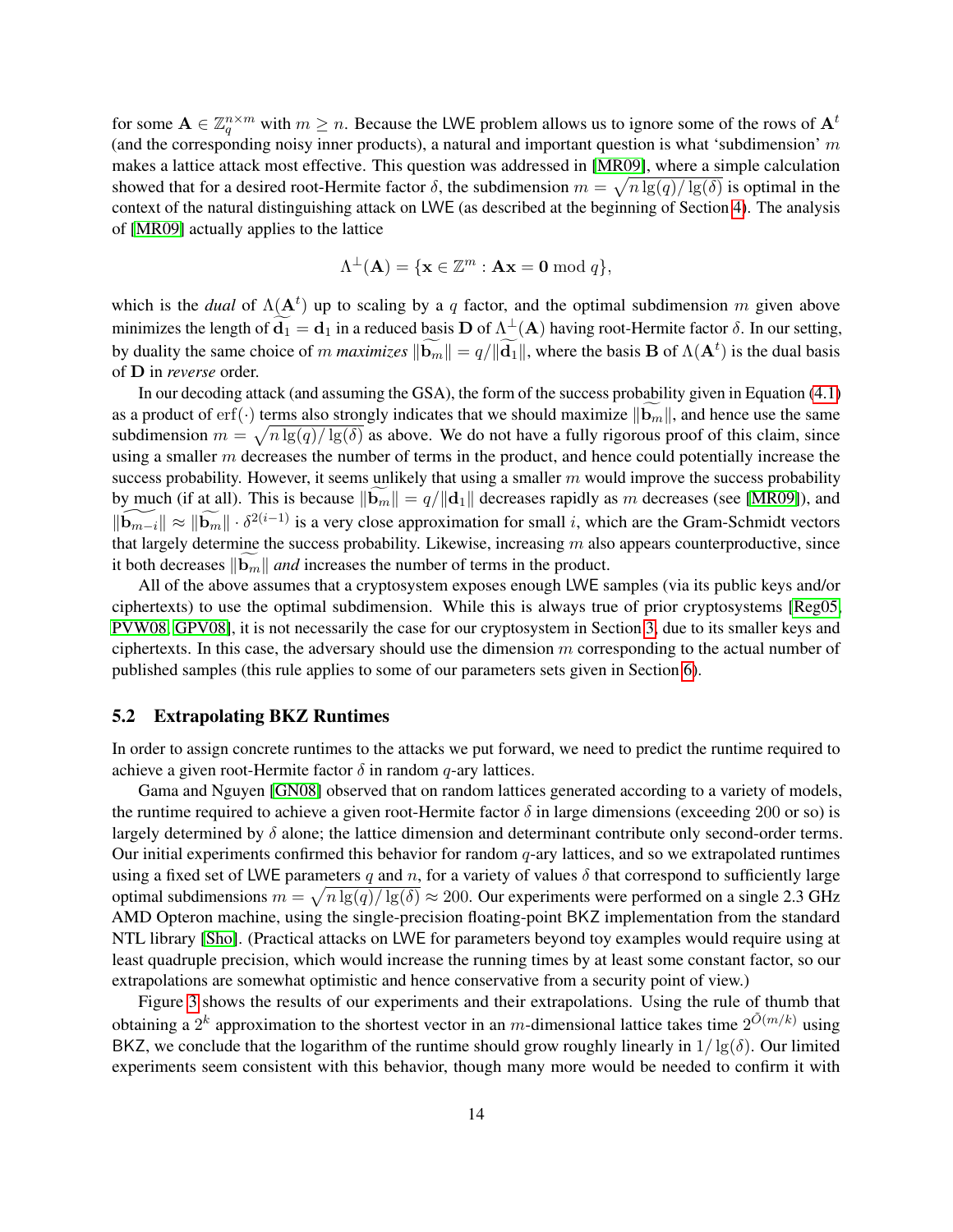<span id="page-14-2"></span>

<span id="page-14-0"></span>Figure 3: Runtime of BKZ experiments on random q-ary lattices, with parameters  $n = 72$ ,  $q = 1021$ , and  $m = \sqrt{n \lg(q)/\lg(\delta_0)}$ , i.e., the optimal subdimension with respect to a desired root-Hermite factor  $\delta_0$ . The vertical axis is  $t_{BKZ}(\delta) := \lg(T_{BKZ}(\delta))$ , the logarithmic runtime required to obtain a vector with root-Hermite factor  $\delta$  when running BKZ with successively increasing blocksizes. The horizontal axis is  $1/\lg(\delta)$  for the actual root-Hermite factor  $\delta$  achieved by the reduction. For comparison, the graph shows the best-fit estimator  $t_{\text{BKZ}}(\delta) = 1.086 / \lg(\delta) - 91$ , and our conservative lower bound estimate  $t_{\text{BKZ}}(\delta) = 1.8 / \lg(\delta) - 110$ .

confidence. Using least-square regression, the best linear fit to our data for  $t_{BKZ}(\delta) := \lg(T_{BKZ}(\delta))$ , the log runtime (in seconds, on our machine) of BKZ as a function of  $\delta$ , is  $t_{B KZ}(\delta) = 1.806 / \lg(\delta) - 91$ . Since our experiments were limited by resources and available time, and we expect to see further improvements in basis reduction techniques (such as those in [\[GNR10\]](#page-18-14)), for analyzing concrete hardness we use a conservative lower bound estimate of

<span id="page-14-1"></span>
$$
t_{\text{BKZ}}(\delta) := \lg(T_{\text{BKZ}}(\delta)) = 1.8/\lg(\delta) - 110.
$$
 (5.2)

Note that in this estimate, the 1.8 factor is very slightly smaller, and the −110 constant term is substantially smaller, than their counterparts in the best-fit function from our experiments. We chose the value 1.8 because our experiments were limited to relatively small block sizes, and the runtimes needed to achieve smaller values of  $\delta$  very quickly became infeasible, so we believe that the true coefficient on the linear term (even with improved algorithms) is larger than 1.8. Similarly, our choice of  $-110$  provides for some security margin against special-purpose hardware. In conclusion, we believe that our lower bound estimate provides some safety against foreseeable advances in algorithms and hardware, but in any case, our analysis is entirely modular and can be immediately adapted to work with any revised estimator.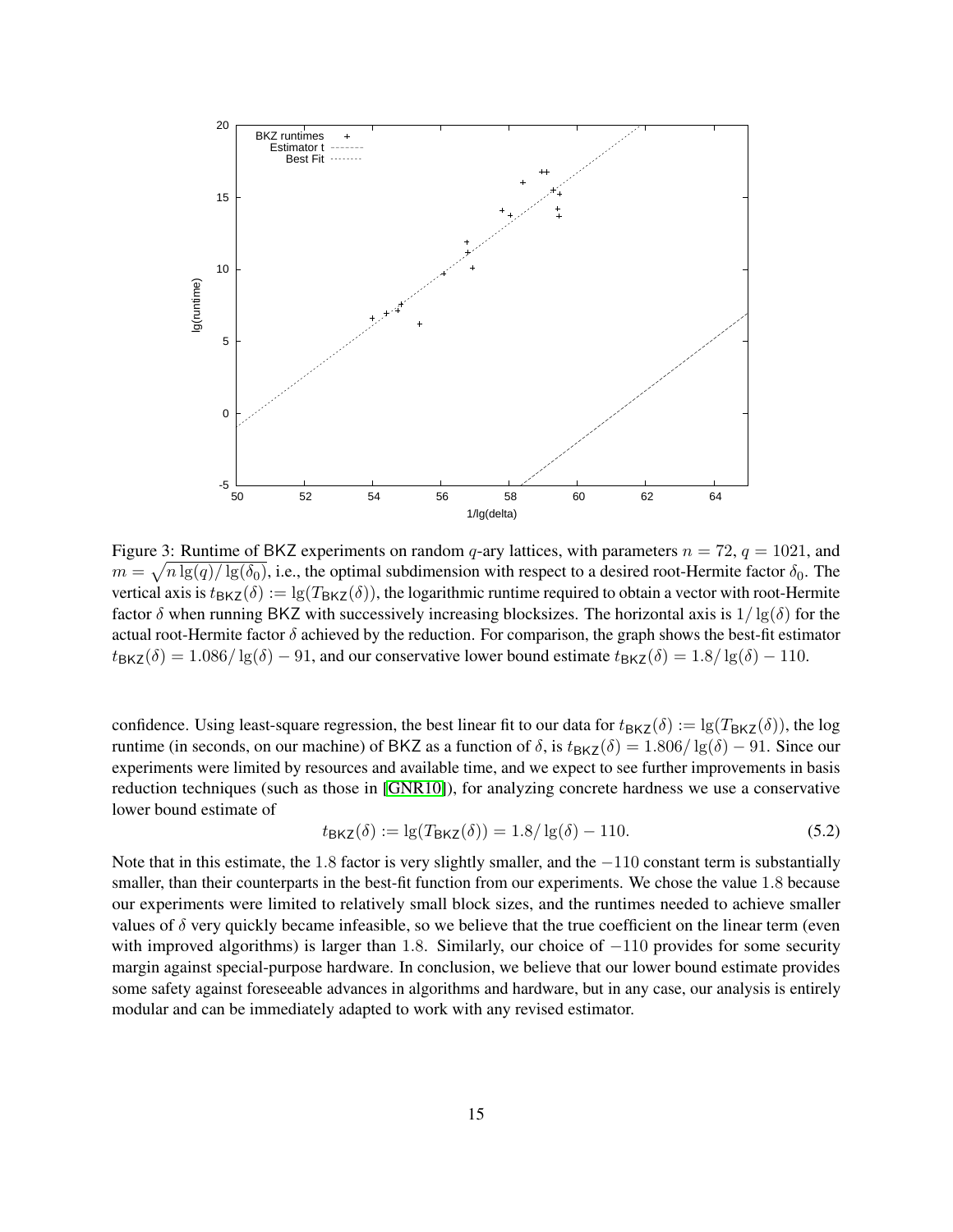# <span id="page-15-2"></span><span id="page-15-0"></span>6 Cryptosystem Parameters

We now estimate the concrete security of, and compute the space requirements for, the LWE-based cryptosystem from Section [3](#page-5-1) on a variety of parameters, and compare with the example parameters given in [\[MR09\]](#page-19-7) for the cryptosystem described therein (which is essentially due to [\[PVW08\]](#page-19-5)). Figure [4](#page-16-0) provides the security estimates, and Figure [5](#page-17-0) gives key and ciphertext sizes.

**Instantiating the parameters.** We set the cryptosystem's parameters as  $n_1 = n_2 = n$  and  $s_k = s_e = s$ for some positive integer n and  $s > 0$ , so that the two LWE hardness assumptions made in Theorem [3.2](#page-8-1) are equivalent. In practice, though, distinguishing the public key and ciphertext from uniform are not equally hard, because the public key exposes fewer LWE samples than the ciphertext does. In particular, the adversary cannot use the optimal subdimension in attacking the public key, making it quite a bit harder to break. This fact could allow us to use slightly smaller  $s_k$  and correspondingly larger  $s_e$  parameters to get slightly stronger overall security, but we elect not to introduce such complications at this point. (And arguably, the secret key ought to be better-protected than any individual ciphertext.)

We choose the modulus q to be just large enough (according to the bounds in Figure [1\)](#page-8-3) to allow for a Gaussian parameter  $s \geq 8$ , so that the discrete Gaussian  $D_{\mathbb{Z}^m,s}$  approximates the continuous Gaussian  $D_s$ extremely well.<sup>[7](#page-15-1)</sup> Increasing the value of q beyond this threshold appears not to increase the concrete security of our cryptosystem, and (somewhat paradoxically) may even slightly decrease it! This is because the BKZ runtime depends almost entirely on the root-Hermite factor  $\delta$ , and by the constraints on our parameters (specifically,  $s_k = s_e = s = O(\sqrt{q})$ ), the  $\delta$  yielding a successful attack on our system grows as  $q^{\Theta(1/n)}$ , which increases with  $q$  (albeit very slowly).

Estimating the security. We analyze the distinguishing attack and our decoding attack (both described in Section [4\)](#page-9-1), estimating the total runtimes for each of a few representative adversarial advantages. The attacks apply to a single key and ciphertext; by a standard hybrid argument, the advantage increases at most linearly in the number of ciphertexts encrypted under a single key.

For analyzing the basic distinguishing attack we rely on calculations from [\[MR09\]](#page-19-7). We first compute a bound  $\beta = (q/s) \cdot \sqrt{\ln(1/\varepsilon)/\pi}$  on the length of a nonzero vector  $\mathbf{v} \in \Lambda^{\perp}(\mathbf{A})$  that would yield the desired distinguishing advantage (taken over the random choice of the LWE error). We then compute the root-Hermite factor  $\delta = 2^{(\lg^2 \beta)/(4n \lg q)}$  that would yield such a vector, assuming that the attacker can use the optimal subdimension  $m = \sqrt{n \lg(q)/\lg(\delta)}$ . (The value of  $\delta$  follows from the fact that in the optimal subdimension, a root-Hermite factor of  $\delta$  yields a vector of length  $2^{2\sqrt{n \lg q \lg \delta}}$ .) If the optimal subdimension for this  $\delta$ exceeds  $n_1 + n_2 + \ell = 2n + 128$  (the number of LWE samples implicitly exposed by a ciphertext), then we discard this  $\delta$  and instead use the one for which  $\delta^m \cdot q^{n/m} = \beta$ , where  $m = 2n + 128$ . (Values of  $\delta$  computed in this way are indicated in Figure [4](#page-16-0) by asterisks.) We then calculate a lower bound on the BKZ runtime using our conservative estimator from Equation [\(5.2\)](#page-14-1).

In analyzing our decoding attack, we try various values of  $\delta$ , computing both the estimated BKZ runtime and the number of enumerations needed (assuming the GSA) to achieve the desired success probability according to Equation [\(4.1\)](#page-11-1). If the number of enumerations does not exceed the BKZ runtime (in seconds) by more than a  $2^{16}$  factor, we consider this to be an acceptable attack. (This  $2^{16}$  factor is somewhat arbitrary, but

<span id="page-15-1"></span><sup>&</sup>lt;sup>7</sup>Note that the theoretical worst-case reduction [\[Reg05\]](#page-19-1) for LWE asks that  $s \geq 2\sqrt{n}$ . However, the constant factors are not tight, and here we are concerned with concrete hardness against known attacks.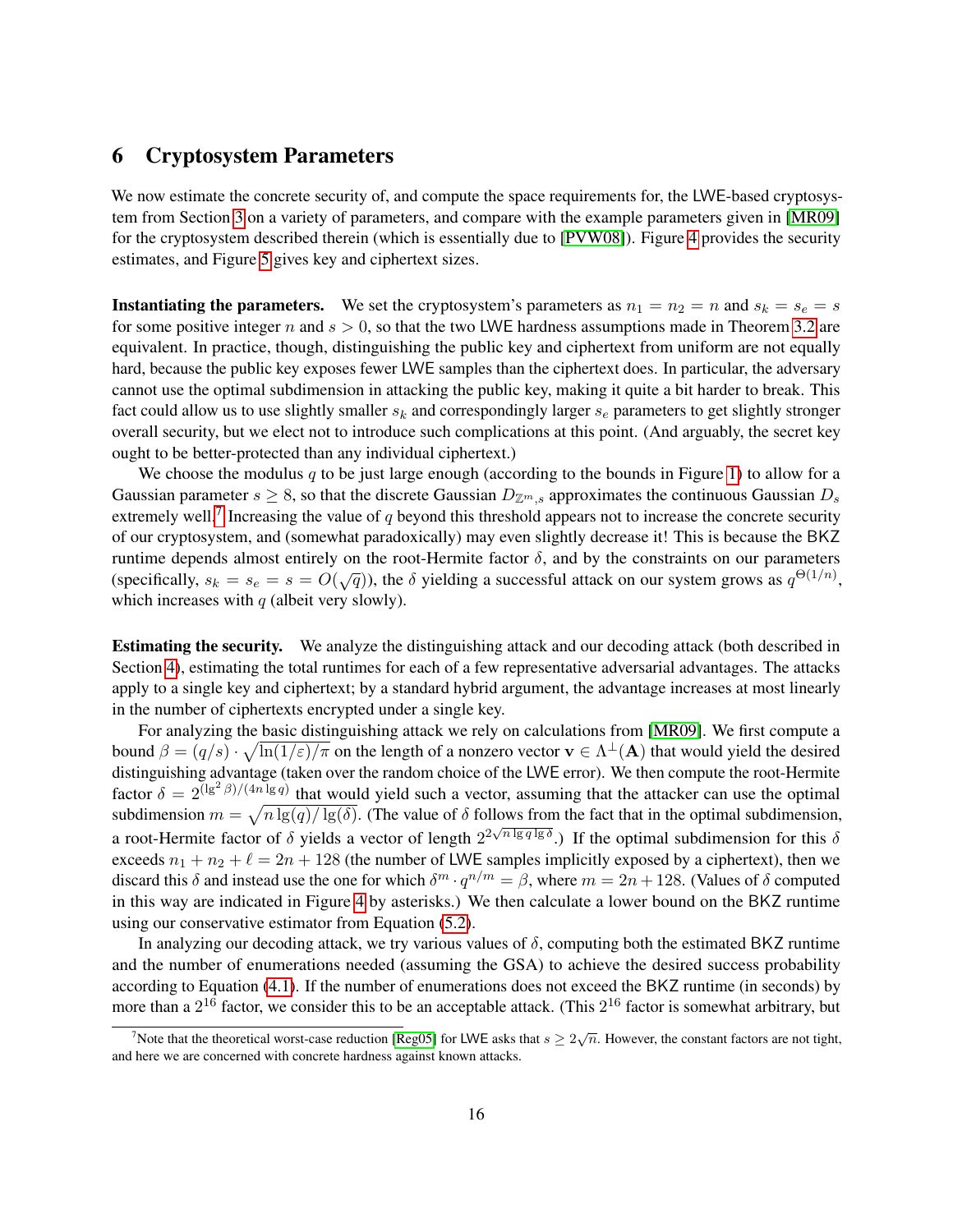<span id="page-16-1"></span>

|          |            |                  | Adv. $\varepsilon$   | (Distinguish) |                    | (Decode)  |              |                    |
|----------|------------|------------------|----------------------|---------------|--------------------|-----------|--------------|--------------------|
| $\it{n}$ | q          | $\boldsymbol{s}$ | $\lg(1/\varepsilon)$ | $\delta$      | $\lg(\text{secs})$ | $\delta$  | $lg(\#enum)$ | $\lg(\text{secs})$ |
|          |            |                  | $\approx 0$          | $*1.0065$     | 83                 | 1.0089    | 47           | 32                 |
| 128      | 2053       | 6.77             | $-32$                | 1.0115        | < 0                | 1.0116    | 13           | < 0                |
|          | (toy)      |                  | $-64$                | 1.0128        | < 0                | 1.0130    | 1            | < 0                |
|          |            |                  | $\approx 0$          | $*1.0045$     | 168                | 1.0067    | 87           | 78                 |
| 192      | 4093       | 8.87             | $-32$                | 1.0079        | 49                 | 1.0083    | 54           | 42                 |
|          | (low)      |                  | $-64$                | 1.0087        | 34                 | 1.0091    | 44           | 29                 |
|          |            |                  | $\approx 0$          | $*1.0034$     | 258                | $*1.0052$ | 131          | 132                |
| 256      | 4093       | 8.35             | $-32$                | 1.0061        | 96                 | 1.0063    | 87           | 90                 |
|          | (medium)   |                  | $-64$                | 1.0067        | 77                 | 1.0068    | 73           | 75                 |
|          |            |                  | $\approx 0$          | $*1.0027$     | 353                | $*1.0042$ | 163          | 189                |
| 320      | 4093       | 8.00             | $-32$                | 1.0049        | 146                | 1.0052    | 138          | 132                |
|          | (high)     |                  | $-64$                | 1.0054        | 122                | 1.0055    | 117          | 119                |
|          |            |                  | $\approx 0$          | 1.0038        | 219                | 1.0071    | 82           | 68                 |
| 136      | 2003 13.01 |                  | $-32$                | 1.0088        | 33                 | 1.0092    | 42           | 27                 |
|          | [MR09]     |                  | $-64$                | 1.0098        | 18                 | 1.0102    | 27           | 14                 |
|          |            |                  | $\approx 0$          | 1.0053        | 126                | 1.0078    | 66           | 52                 |
|          | 214 16381  | 7.37             | $-32$                | 1.0091        | 28                 | 1.0094    | 39           | 25                 |
|          | [MR09]     |                  | $-64$                | 1.0099        | 17                 | 1.0102    | 29           | 14                 |

<span id="page-16-0"></span>Figure 4: Example parameters and attacks for the LWE-based cryptosystem described in Section [3.1,](#page-5-0) for various adversarial advantages. The cryptosystem parameters are  $n = n_1 = n_2$ ,  $q$ ,  $s = s_k = s_e$ , and message length  $\ell = 128$  bits. For comparison, the last two parameter settings ( $n = 136$ ,  $n = 214$ ) come from the example parameters of [\[MR09\]](#page-19-7). The columns labelled "Distinguish" refer to a distinguishing (i.e., semantic security) attack. These give the root-Hermite factors  $\delta$  needed to obtain the respective distinguishing advantages (over the random choice of the LWE error vector), and the corresponding logarithmic runtime (in seconds) according to our optimistic estimator from Equation [\(5.2\)](#page-14-1). The columns labelled "Decode" refer to our decoding (i.e., message and randomness recovery) attack. These give example root-Hermite factors and number of NearestPlanes enumerations needed to obtain the respective decoding probability, and the corresponding estimated runtime of the attack. Other trade-offs between  $\delta$  and the number of enumerations are possible (as  $\delta$  increases, so does #enum); we chose the largest  $\delta$  for which the estimated enumeration runtime does not exceed that of basis reduction. \*An asterisk on a value of  $\delta$  indicates that for reduced vectors of lengths required by the attack, the cryptosystem reveals too few LWE samples to allow an optimal choice of subdimension and corresponding root-Hermite factor  $\delta$ . In such cases, we used the value of  $\delta$  induced by working with the full dimension  $m = n_1 + n_2 + \ell = 2n + 128$ .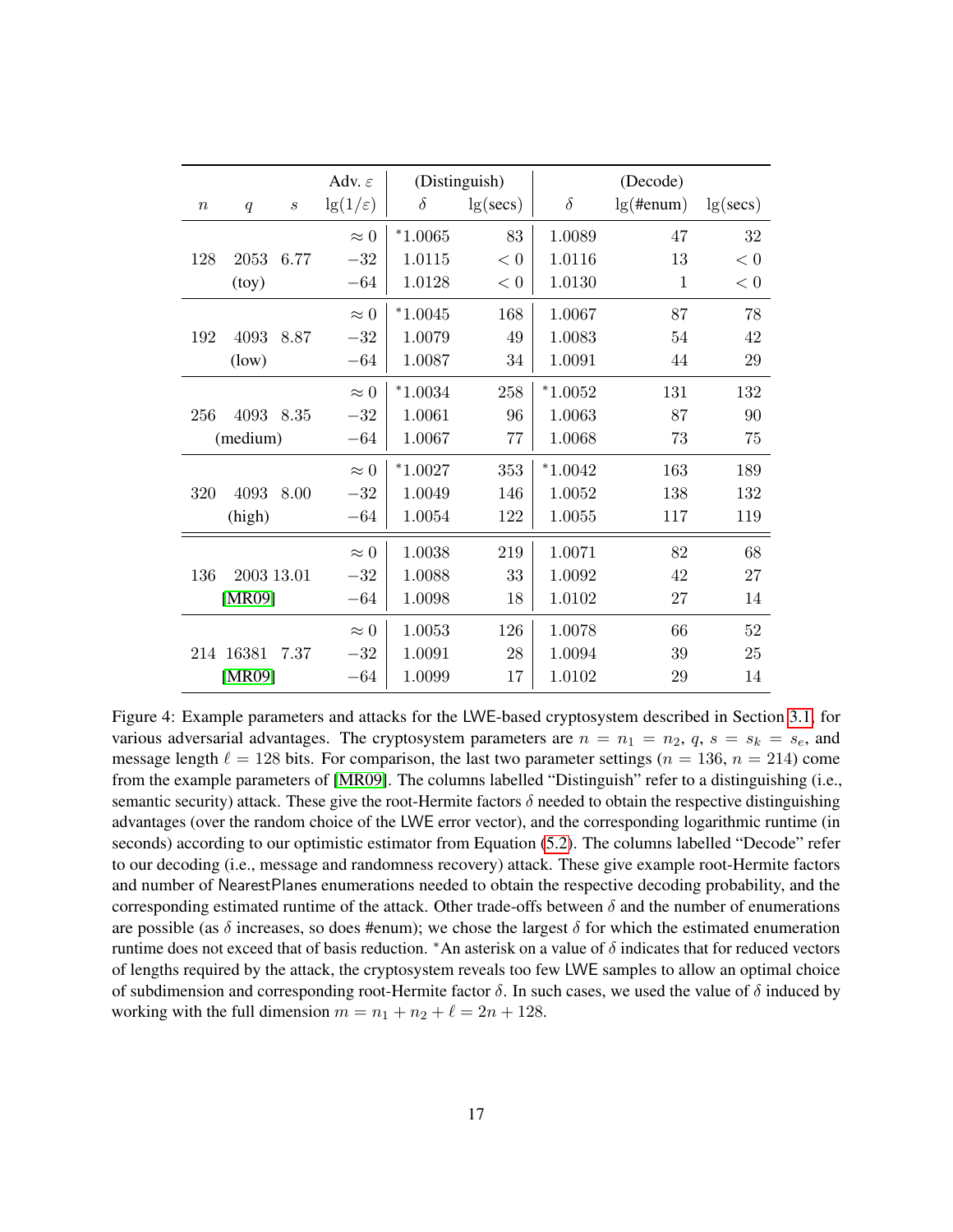<span id="page-17-1"></span>

| $\,n$ | $\boldsymbol{q}$ | $\mathcal{S}_{0}$ | Per-User<br>Key(P)  | Full Key<br>$(P & \bar{A})$ | Ciphertext<br>(c)   | Msg<br>Expansion |
|-------|------------------|-------------------|---------------------|-----------------------------|---------------------|------------------|
| 128   | 2053             | 6.77              | $1.8 \times 10^5$   | $3.6 \times 10^5$           | $2.8 \times 10^3$   | 22.0             |
| 192   | 4093             | 8.87              | $2.9 \times 10^{5}$ | $7.4 \times 10^5$           | $3.8 \times 10^3$   | 30.0             |
| 256   | 4093             | 8.35              | $4.0 \times 10^{5}$ | $11.2 \times 10^{5}$        | $4.6 \times 10^{3}$ | 36.0             |
| 320   | 4093             | 8.00              | $4.9 \times 10^{5}$ | $17.2 \times 10^{5}$        | $5.4 \times 10^3$   | 42.0             |
| 136   | 2003             | 13.01             | $2.8 \times 10^{6}$ | $5.8 \times 10^6$           | $2.9 \times 10^{3}$ | 22.6             |
| 214   | 16381            | 7.37              | $2.4 \times 10^{6}$ | $6.4 \times 10^6$           | $4.8 \times 10^3$   | 18.7             |

<span id="page-17-0"></span>Figure 5: Sizes (in bits) of public keys and ciphertexts for the cryptosystem described in Section [3;](#page-5-1) for comparison, the last two rows are for parameters given in [\[MR09\]](#page-19-7). In each case, the message size is  $\ell = 128$ bits. The "message expansion" factor is the ratio of ciphertext size to plaintext size. Recall that in the ring-based system, the public key sizes are about a factor of  $n$  smaller.

seems to be a reasonable estimate on the number of NearestPlanes enumerations that can be performed per second, especially with parallelism.) We list the largest value of  $\delta$  for which we found an acceptable attack, along with the corresponding runtime (which includes both the BKZ and NearestPlanes phases).

Conclusions. We highlight a few notable conclusions from our analysis:

- 1. The decoding attack is always at least as good as the distinguishing attack for all reasonable advantages, and is vastly superior in the high-advantage regime. As an extreme example, decoding is more than  $2^{160}$  times faster when obtaining a large advantage against the "high security" ( $n = 320$ ) parameter set.
- 2. For the "low security"  $(n = 192)$  parameter set, our key sizes are about 10 times smaller than those in [\[MR09\]](#page-19-7), while offering somewhat better security, and the "high security" parameters are approximately 4-5 times smaller. Note also that the ring-based scheme has key sizes about a factor of n smaller again.
- 3. For the "medium security" ( $n = 256$ ) parameter set, the best runtime/advantage ratio is approximately  $2^{120}$  seconds, which translates on our machine to about  $2^{150}$  operations. It seems reasonable to conclude that these parameters currently offer security levels at least matching those of AES-128. While we elect not to give precise "symmetric bit security" claims owing to the approximate nature of our predicted runtimes, rough figures could be derived using the heuristics of Lenstra and Verheul [\[LV01\]](#page-19-16).

# Acknowledgments

We thank Vadim Lyubashevsky, Markus Rückert, and Michael Schneider for helpful discussions, and for pointing out irregularities in our previous security estimates. We also thank the CT-RSA reviewers for their useful comments.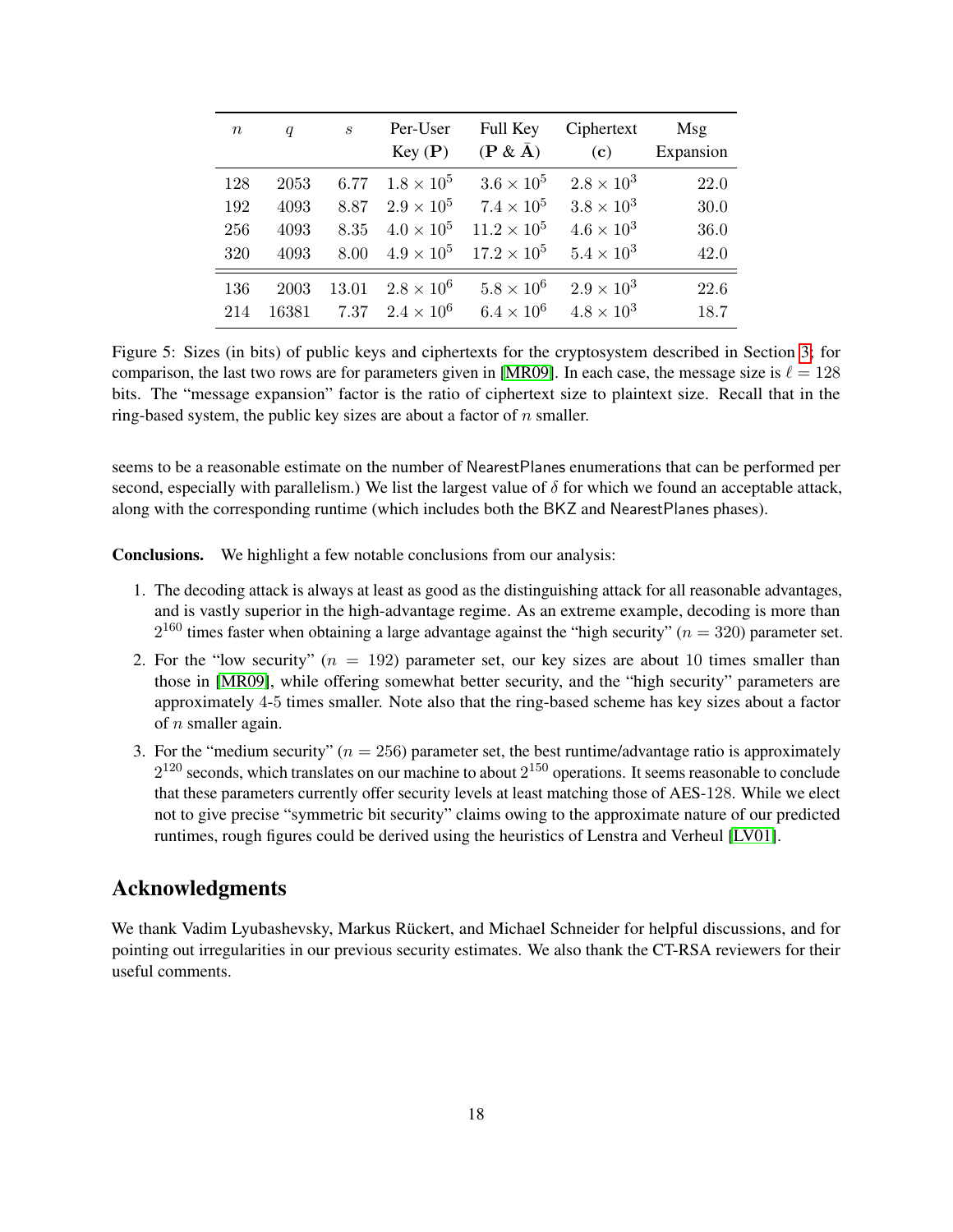# References

- <span id="page-18-2"></span>[ABB10] S. Agrawal, D. Boneh, and X. Boyen. Efficient lattice (H)IBE in the standard model. In *EUROCRYPT*, pages 553–572. 2010. On p. [1.](#page-0-0)
- <span id="page-18-11"></span>[ACPS09] B. Applebaum, D. Cash, C. Peikert, and A. Sahai. Fast cryptographic primitives and circularsecure encryption based on hard learning problems. In *CRYPTO*, pages 595–618. 2009. On pp. [5](#page-4-2) and [10.](#page-9-2)
- <span id="page-18-0"></span>[AD97] M. Ajtai and C. Dwork. A public-key cryptosystem with worst-case/average-case equivalence. In *STOC*, pages 284–293. 1997. On pp. [1](#page-0-0) and [2.](#page-1-0)
- <span id="page-18-6"></span>[AD07] M. Ajtai and C. Dwork. The first and fourth public-key cryptosystems with worst-case/averagecase equivalence. *Electronic Colloquium on Computational Complexity (ECCC)*, 14(97), 2007. On p. [2.](#page-1-0)
- <span id="page-18-4"></span>[Ajt96] M. Ajtai. Generating hard instances of lattice problems. *Quaderni di Matematica*, 13:1–32, 2004. Preliminary version in STOC 1996. On pp. [1](#page-0-0) and [2.](#page-1-0)
- <span id="page-18-15"></span>[AKS01] M. Ajtai, R. Kumar, and D. Sivakumar. A sieve algorithm for the shortest lattice vector problem. In *STOC*, pages 601–610. 2001. On p. [12.](#page-11-3)
- <span id="page-18-5"></span>[Ale03] M. Alekhnovich. More on average case vs approximation complexity. In *FOCS*, pages 298–307. 2003. On pp. [2](#page-1-0) and [6.](#page-5-2)
- <span id="page-18-7"></span>[Bab85] L. Babai. On Lovász' lattice reduction and the nearest lattice point problem. *Combinatorica*, 6(1):1–13, 1986. Preliminary version in STACS 1985. On pp. [3](#page-2-1) and [11.](#page-10-2)
- <span id="page-18-9"></span>[Ban93] W. Banaszczyk. New bounds in some transference theorems in the geometry of numbers. *Mathematische Annalen*, 296(4):625–635, 1993. On p. [4.](#page-3-2)
- <span id="page-18-10"></span>[Ban95] W. Banaszczyk. Inequalites for convex bodies and polar reciprocal lattices in  $R<sup>n</sup>$ . Discrete & *Computational Geometry*, 13:217–231, 1995. On p. [4.](#page-3-2)
- <span id="page-18-12"></span>[BHY09] M. Bellare, D. Hofheinz, and S. Yilek. Possibility and impossibility results for encryption and commitment secure under selective opening. In *EUROCRYPT*, pages 1–35. 2009. On p. [10.](#page-9-2)
- <span id="page-18-13"></span>[BKW03] A. Blum, A. Kalai, and H. Wasserman. Noise-tolerant learning, the parity problem, and the statistical query model. *J. ACM*, 50(4):506–519, 2003. On p. [10.](#page-9-2)
- <span id="page-18-1"></span>[CHKP10] D. Cash, D. Hofheinz, E. Kiltz, and C. Peikert. Bonsai trees, or how to delegate a lattice basis. In *EUROCRYPT*, pages 523–552. 2010. On p. [1.](#page-0-0)
- <span id="page-18-3"></span>[Gen09] C. Gentry. Fully homomorphic encryption using ideal lattices. In *STOC*, pages 169–178. 2009. On p. [1.](#page-0-0)
- <span id="page-18-8"></span>[GN08] N. Gama and P. Q. Nguyen. Predicting lattice reduction. In *EUROCRYPT*, pages 31–51. 2008. On pp. [3,](#page-2-1) [13,](#page-12-2) and [14.](#page-13-1)
- <span id="page-18-14"></span>[GNR10] N. Gama, P. Q. Nguyen, and O. Regev. Lattice enumeration using extreme pruning. In *EURO-CRYPT*, pages 257–278. 2010. On pp. [12](#page-11-3) and [15.](#page-14-2)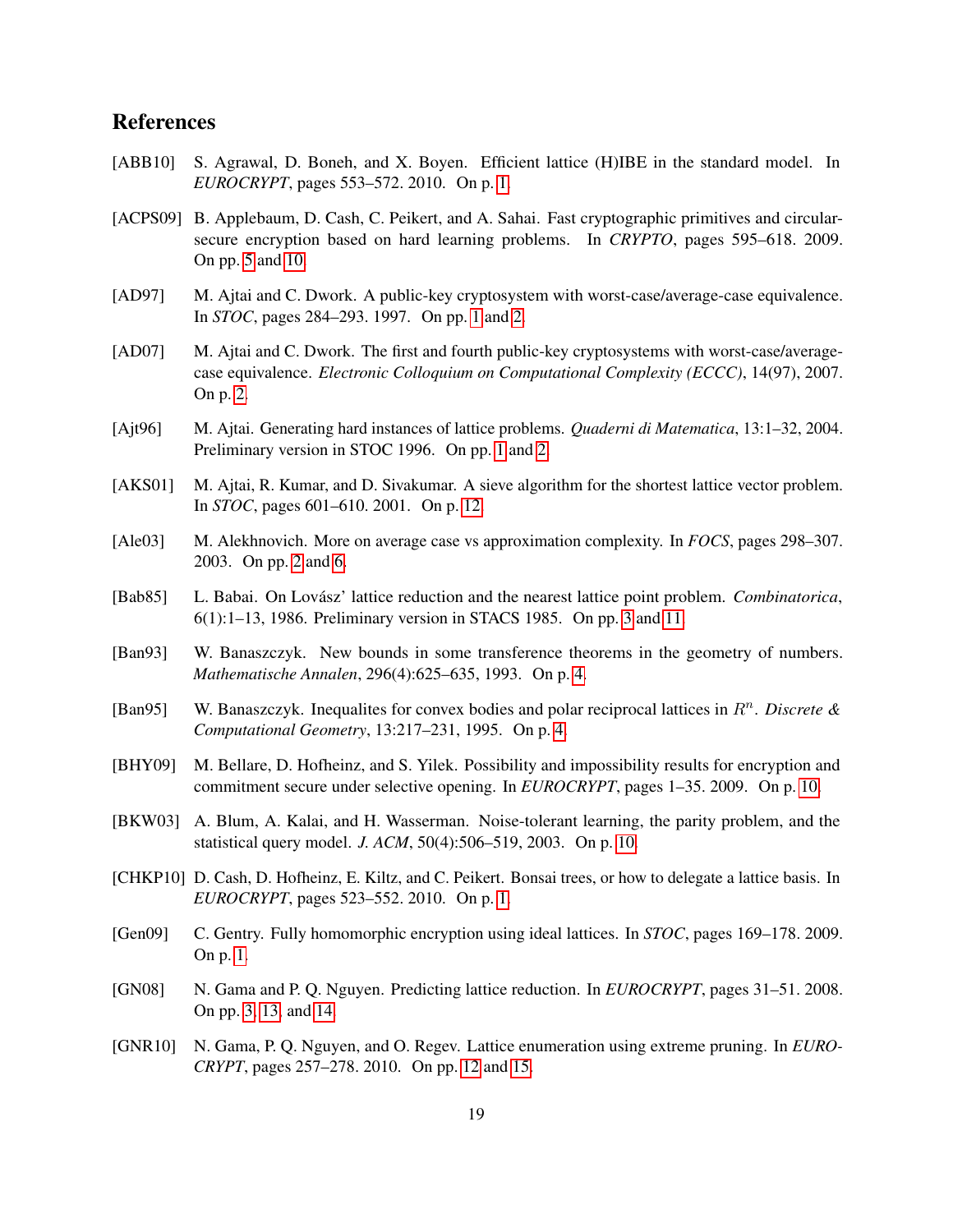- <span id="page-19-4"></span>[GPV08] C. Gentry, C. Peikert, and V. Vaikuntanathan. Trapdoors for hard lattices and new cryptographic constructions. In *STOC*, pages 197–206. 2008. On pp. [1,](#page-0-0) [2,](#page-1-0) [4,](#page-3-2) [6,](#page-5-2) [10,](#page-9-2) and [14.](#page-13-1)
- <span id="page-19-11"></span>[HPS98] J. Hoffstein, J. Pipher, and J. H. Silverman. NTRU: A ring-based public key cryptosystem. In *ANTS*, pages 267–288. 1998. On p. [2.](#page-1-0)
- <span id="page-19-13"></span>[Kle00] P. N. Klein. Finding the closest lattice vector when it's unusually close. In *SODA*, pages 937–941. 2000. On pp. [3](#page-2-1) and [11.](#page-10-2)
- <span id="page-19-10"></span>[LPR10] V. Lyubashevsky, C. Peikert, and O. Regev. On ideal lattices and learning with errors over rings. In *EUROCRYPT*, pages 1–23. 2010. On pp. [2,](#page-1-0) [6,](#page-5-2) and [8.](#page-7-2)
- <span id="page-19-8"></span>[LPS10] V. Lyubashevsky, A. Palacio, and G. Segev. Public-key cryptographic primitives provably as secure as subset sum. In *TCC*, pages 382–400. 2010. On pp. [2](#page-1-0) and [6.](#page-5-2)
- <span id="page-19-16"></span>[LV01] A. K. Lenstra and E. R. Verheul. Selecting cryptographic key sizes. *J. Cryptology*, 14(4):255–293, 2001. On p. [18.](#page-17-1)
- <span id="page-19-12"></span>[Mic02] D. Micciancio. Generalized compact knapsacks, cyclic lattices, and efficient one-way functions. *Computational Complexity*, 16(4):365–411, 2007. Preliminary version in FOCS 2002. On p. [2.](#page-1-0)
- <span id="page-19-6"></span>[Mic10] D. Micciancio. Duality in lattice cryptography. In *Public Key Cryptography*. 2010. Invited talk. On pp. [2](#page-1-0) and [6.](#page-5-2)
- <span id="page-19-7"></span>[MR09] D. Micciancio and O. Regev. Lattice-based cryptography. In *Post Quantum Cryptography*, pages 147–191. Springer, February 2009. On pp. [2,](#page-1-0) [3,](#page-2-1) [4,](#page-3-2) [5,](#page-4-2) [6,](#page-5-2) [10,](#page-9-2) [14,](#page-13-1) [16,](#page-15-2) [17,](#page-16-1) and [18.](#page-17-1)
- <span id="page-19-15"></span>[MV10a] D. Micciancio and P. Voulgaris. A deterministic single exponential time algorithm for most lattice problems based on Voronoi cell computations. In *STOC*, pages 351–358. 2010. On p. [12.](#page-11-3)
- <span id="page-19-14"></span>[MV10b] D. Micciancio and P. Voulgaris. Faster exponential time algorithms for the shortest vector problem. In *SODA*, pages 1468–1480. 2010. On p. [12.](#page-11-3)
- <span id="page-19-3"></span>[Pei09] C. Peikert. Public-key cryptosystems from the worst-case shortest vector problem. In *STOC*, pages 333–342. 2009. On pp. [1](#page-0-0) and [5.](#page-4-2)
- <span id="page-19-9"></span>[Pei10] C. Peikert. An efficient and parallel Gaussian sampler for lattices. In *CRYPTO*, pages 80–97. 2010. On pp. [2,](#page-1-0) [5,](#page-4-2) and [6.](#page-5-2)
- <span id="page-19-5"></span>[PVW08] C. Peikert, V. Vaikuntanathan, and B. Waters. A framework for efficient and composable oblivious transfer. In *CRYPTO*, pages 554–571. 2008. On pp. [2,](#page-1-0) [6,](#page-5-2) [10,](#page-9-2) [14,](#page-13-1) and [16.](#page-15-2)
- <span id="page-19-2"></span>[PW08] C. Peikert and B. Waters. Lossy trapdoor functions and their applications. In *STOC*, pages 187–196. 2008. On pp. [1](#page-0-0) and [6.](#page-5-2)
- <span id="page-19-0"></span>[Reg03] O. Regev. New lattice-based cryptographic constructions. *J. ACM*, 51(6):899–942, 2004. Preliminary version in STOC 2003. On pp. [1](#page-0-0) and [2.](#page-1-0)
- <span id="page-19-1"></span>[Reg05] O. Regev. On lattices, learning with errors, random linear codes, and cryptography. *J. ACM*, 56(6):1–40, 2009. Preliminary version in STOC 2005. On pp. [1,](#page-0-0) [2,](#page-1-0) [5,](#page-4-2) [6,](#page-5-2) [14,](#page-13-1) and [16.](#page-15-2)